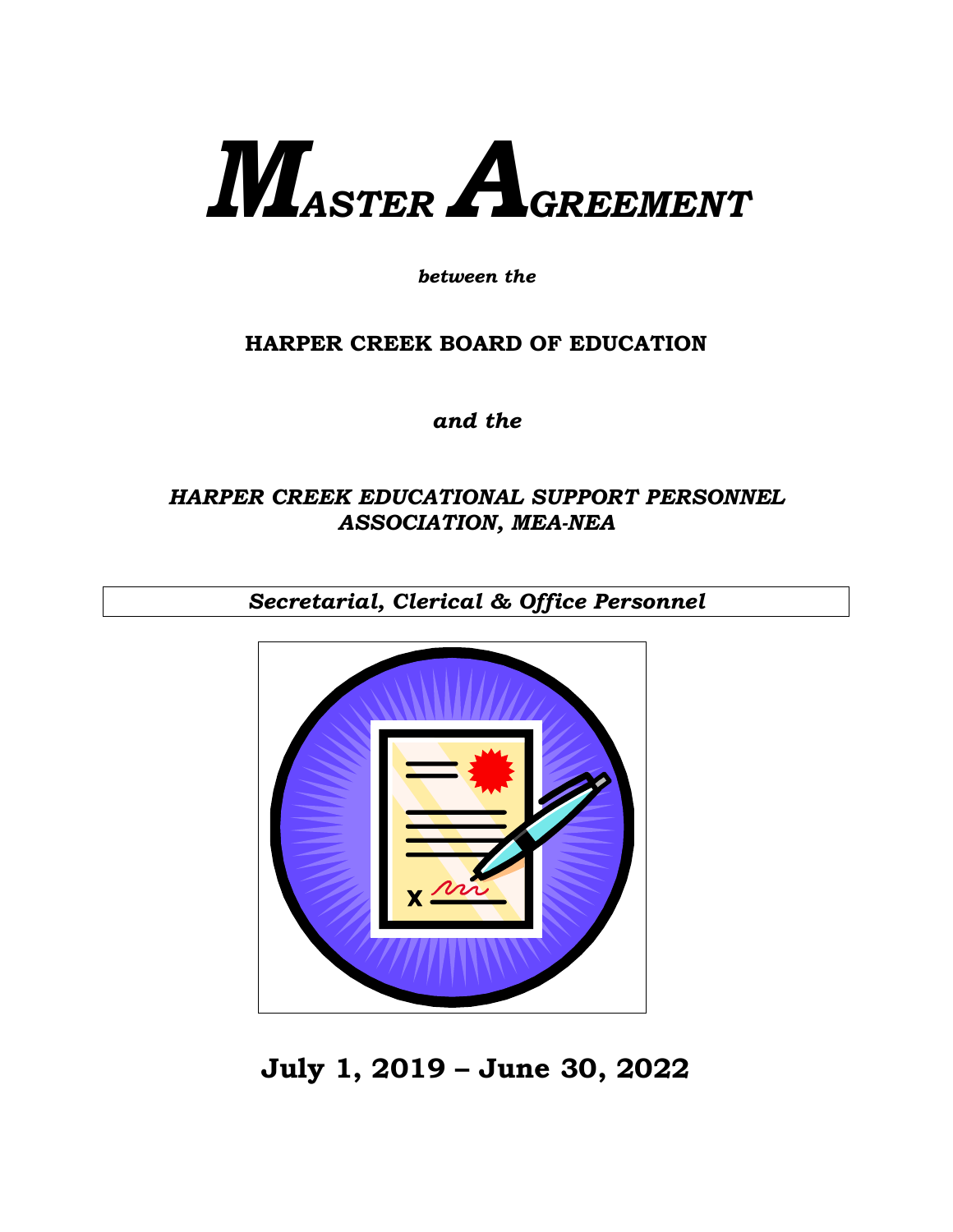## **Table of Contents**

| Article 1 |                                            |
|-----------|--------------------------------------------|
| Article 2 |                                            |
| Article 3 |                                            |
|           |                                            |
|           |                                            |
|           | Association Representatives3               |
|           |                                            |
|           |                                            |
| Article 4 |                                            |
| Article 5 |                                            |
|           |                                            |
|           |                                            |
|           |                                            |
|           |                                            |
|           |                                            |
|           |                                            |
| Article 6 |                                            |
|           |                                            |
|           |                                            |
|           |                                            |
|           |                                            |
|           |                                            |
|           |                                            |
|           |                                            |
|           |                                            |
|           |                                            |
| Article 7 | Work Schedule, Duties, and Compensation 11 |
|           |                                            |
|           |                                            |
|           |                                            |
|           |                                            |
|           |                                            |
|           |                                            |
| Article 8 |                                            |
|           |                                            |
|           |                                            |
|           |                                            |
|           |                                            |
| Article 9 |                                            |
|           |                                            |
|           |                                            |
|           | Order of Reduction/Bumping 14              |
|           |                                            |
|           |                                            |
|           |                                            |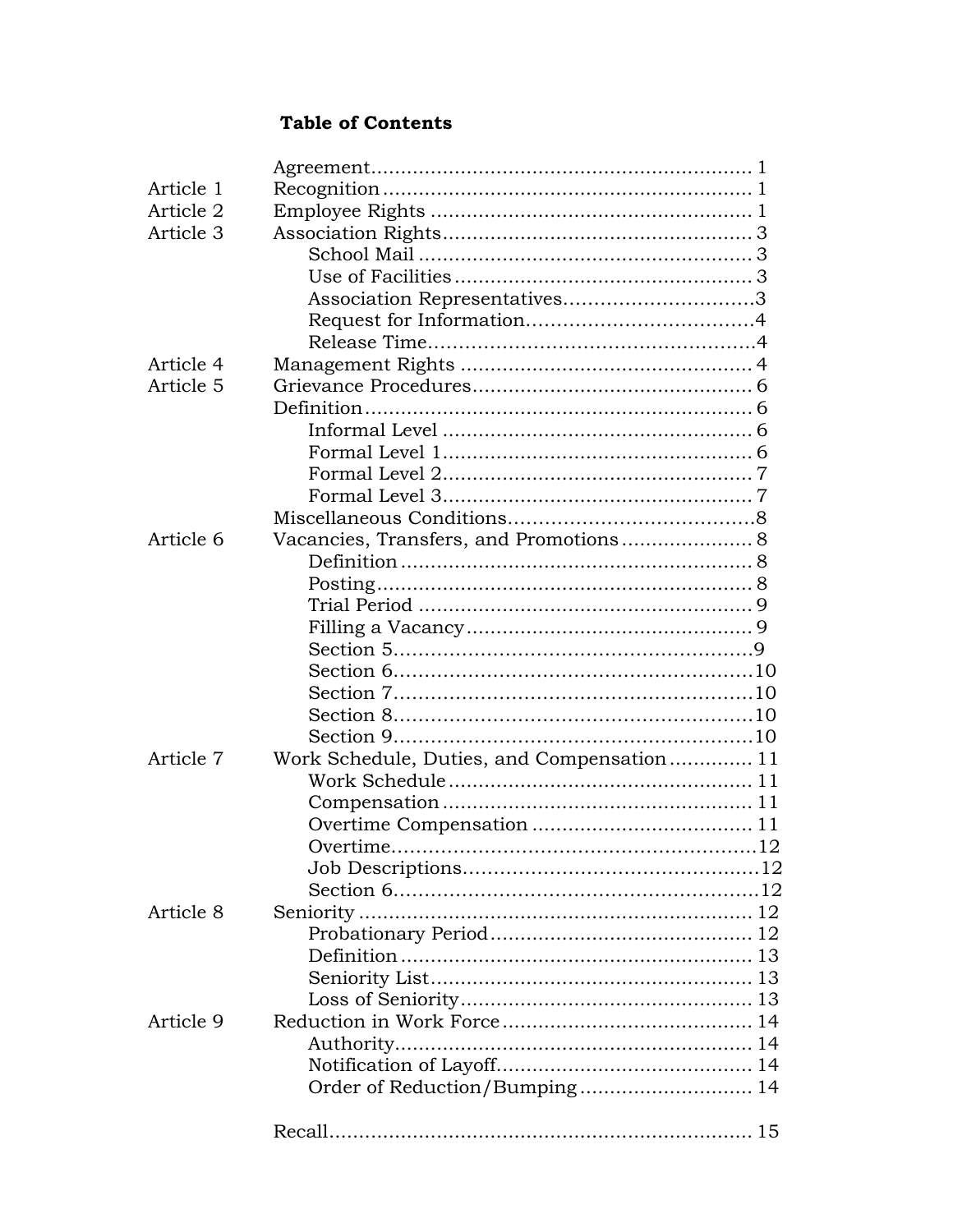| Article 10 |                                         |
|------------|-----------------------------------------|
|            | Secretarial/Clerical/Office Personnel18 |
|            |                                         |
|            |                                         |
| Article 11 |                                         |
|            |                                         |
|            |                                         |
|            |                                         |
|            |                                         |
|            |                                         |
|            |                                         |
|            |                                         |
| Article 12 |                                         |
|            |                                         |
|            |                                         |
| Article 13 |                                         |
| Article 14 |                                         |
| Article 15 |                                         |
| Article 16 |                                         |
| Article 17 |                                         |
| Article 18 |                                         |
| Article 19 |                                         |
| Article 20 |                                         |
| Schedule A |                                         |
| Schedule B |                                         |
|            |                                         |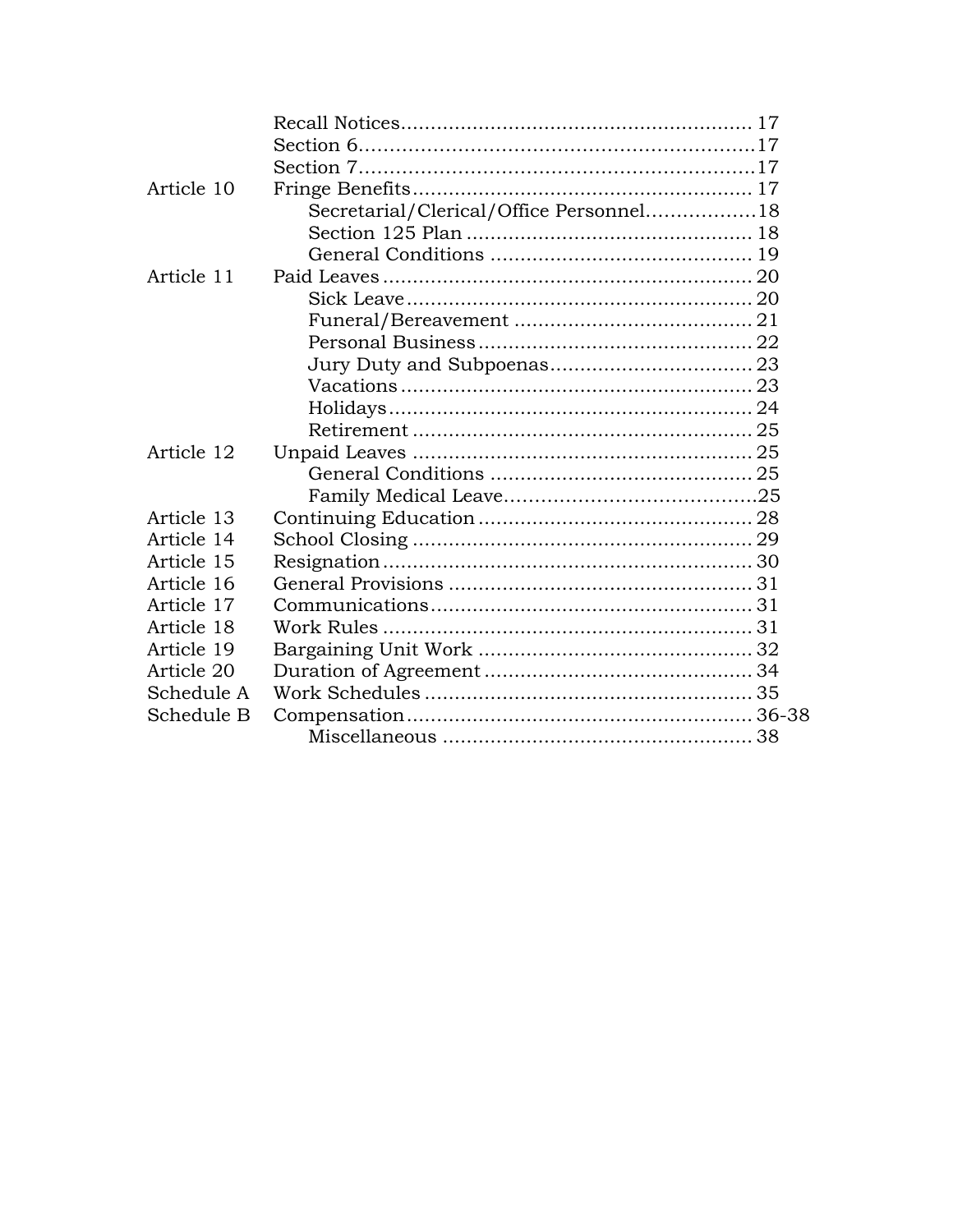#### **Agreement**

This Agreement is made as of the date hereinafter set forth by and between the Harper Creek Community School District, Calhoun County, Michigan, hereinafter called the "Employer," and the Harper Creek Educational Support Personnel Association, MEA/NEA, hereinafter called the "Association."

#### **Article 1 Recognition**

Section 1:

The Employer hereby recognizes the Association as the sole and exclusive collective bargaining representative for all secretarial, clerical, office personnel, excluding: supervisors, Secretary to the Special Education Director, substitute employees, temporary employees (as defined in Article 19) and all others.

#### Section 2:

Unless otherwise indicated, the term "Employee" when used hereinafter in this Agreement shall refer to all members of the above defined bargaining unit.

#### Section 3:

An emergency manager appointed under the Local Financial Stability and Choice Act is authorized to reject, modify, or terminate this Agreement as provided in the Local Financial Stability and choice Act, 2012 Public Act 436.

#### **Article 2 Employee Rights**

#### Section 1:

No seniority employee shall be disciplined, which shall include written reprimands, suspensions, demotions, and discharges, without just cause. The specific grounds forming the basis for disciplinary action will be made available to the employee involved.

#### Section 2:

A. Pursuant to the Michigan Employment Relations Act, the Employer hereby agrees that every employee shall have the right freely to organize, join, and support the Association for the purpose of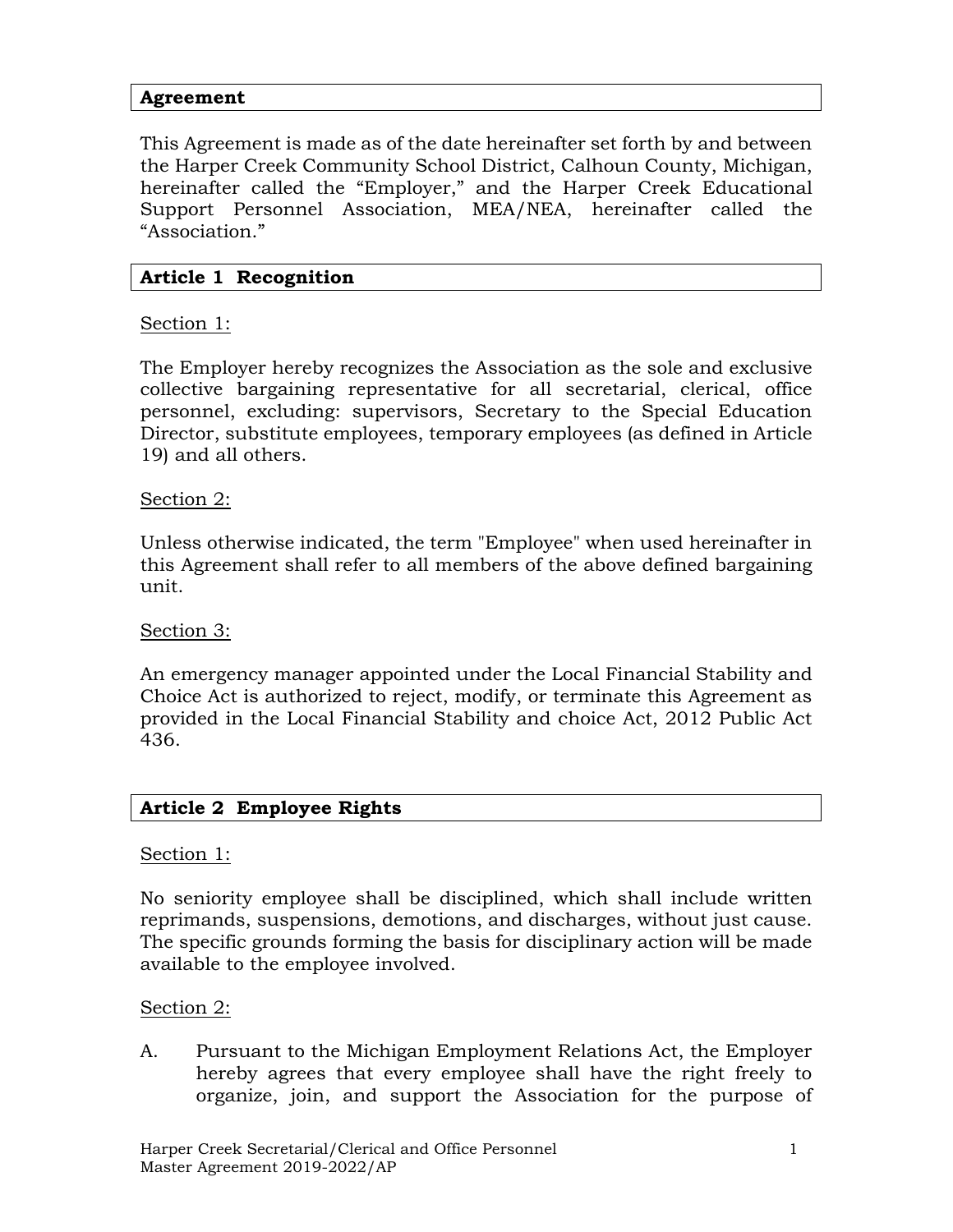engaging in collective bargaining or negotiations. The Employer agrees that it will not directly, or indirectly, discourage or deprive or coerce any employee in the enjoyment of any rights conferred by the Act or other laws of Michigan, or the Constitutions of Michigan and the United States of America; that it will not discriminate against any employee with respect to hours, wages, or any terms or conditions of employment by reason of his/her membership in the Association; his/her participation in any activities of the Association or collective negotiations with the Employer; his/her institution of any grievance, complaint, or proceeding under this Agreement; or otherwise with respect to any terms or conditions of employment.

B. Nothing contained within this Agreement shall be construed to deny or restrict to any employee rights and responsibilities he/she may have under the Michigan General School Laws or the applicable laws and regulations. The rights granted to employees hereunder shall be deemed to be in addition to those provided elsewhere.

#### Section 3:

Upon request, an employee shall be entitled to have present a representative of the Association when disciplinary action is taken which may adversely affect the employee's work record. Should disciplinary action likely occur at a given meeting, the employee shall be advised of said possibility. Where a disciplinary penalty requires the employee to immediately leave school district property (i.e. suspension or discharge), the employee shall be allowed to discuss the disciplinary measure with an Association representative before leaving the premises. The employer shall make available an area where this may occur.

#### Section 4:

Written and signed complaints against an employee shall be given to the employee prior to the inclusion of such material in the employee's personnel file. The employee may submit a written notation regarding evaluative material, including complaints, and such response shall become a part of the employee's personnel file for four (4) years.

#### Section 5:

Any case of assault upon an employee shall be promptly reported to the employee's immediate supervisor. The Employer will provide reasonable assistance to the employee in connection with the handling of the incident by law enforcement and judicial authorities.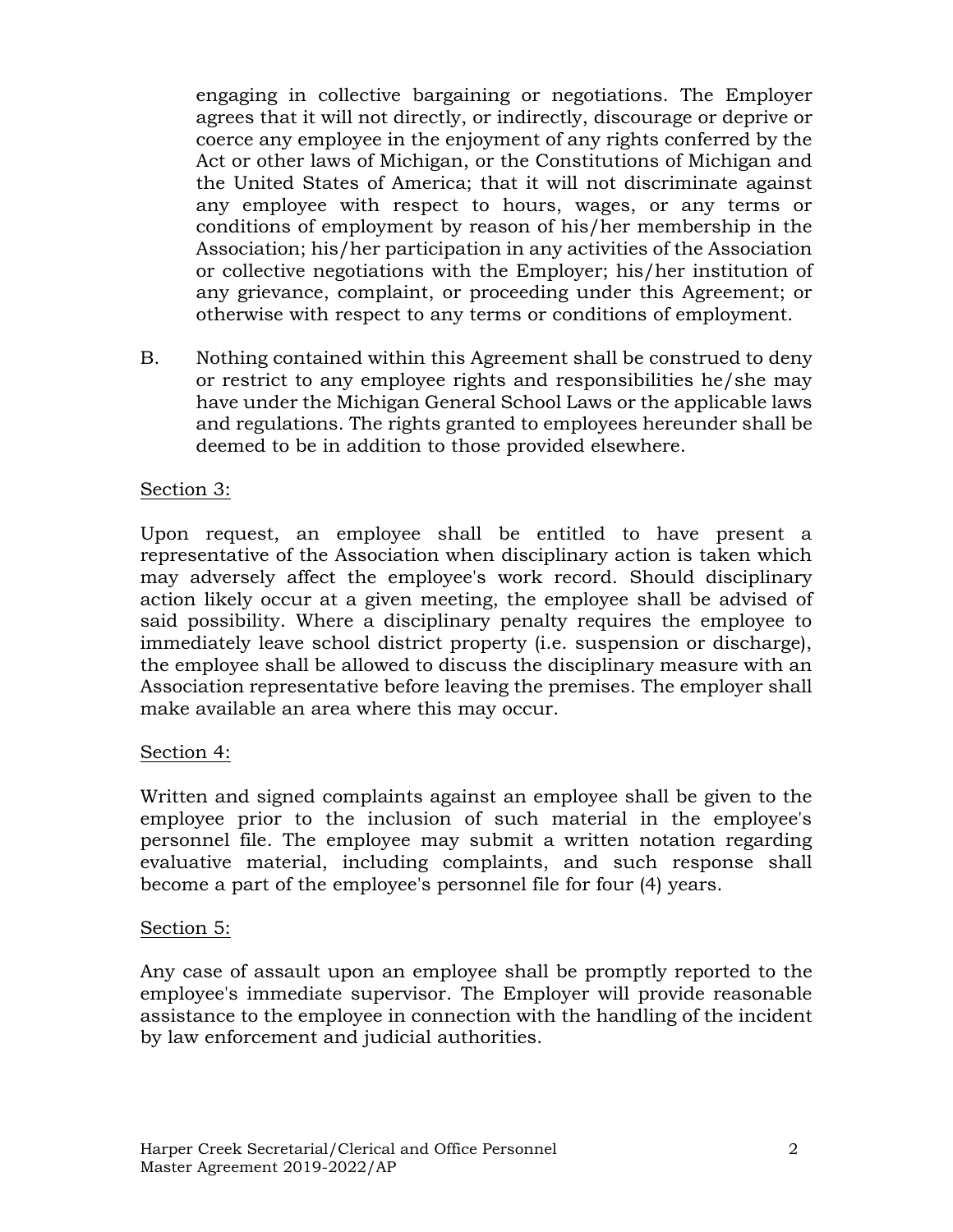#### Section 6:

An employee will have the right to review the contents of all records, excluding initial references, of the District pertaining to said employee originating after initial employment and to have a representative of the Association accompany him/her in such review.

#### **Article 3 Association Rights**

#### Section 1: School Mail

The Association shall have the right of access to the school mails to distribute Association material to members of the bargaining unit. Should the Board determine that a deviation from established conditions is necessary, it shall notify the Association of any alterations prior to implementing them.

#### Section 2: Use of Facilities

The Association shall have the right to use school facilities for meetings and school equipment, including typewriters, copying machines, other duplicating equipment, calculating machines, and all types of audio-visual equipment when such equipment is not otherwise in use. The Association shall pay for the cost of all materials and supplies incident to such and shall be responsible for proper operation of all such equipment. The Association shall be liable for any damage to equipment or facilities occasioned by its use of same. Prior to use of school facilities, the Association shall complete and submit a Building Use Form.

#### Section 3: Association Representatives

Duly authorized representatives of the State and National levels of the Association shall be permitted to transact official Association business on school property provided that this shall not interfere with nor interrupt normal school operation. The local representative shall be the Association President or his/her designee.

The Association shall inform the Employer, in writing, the identity of Association Representatives having the authority to represent the Association and its members for purposes of grievance handling and disciplinary matters. Any grievance handling shall occur outside of normal working hours unless otherwise agreed to by the Employer.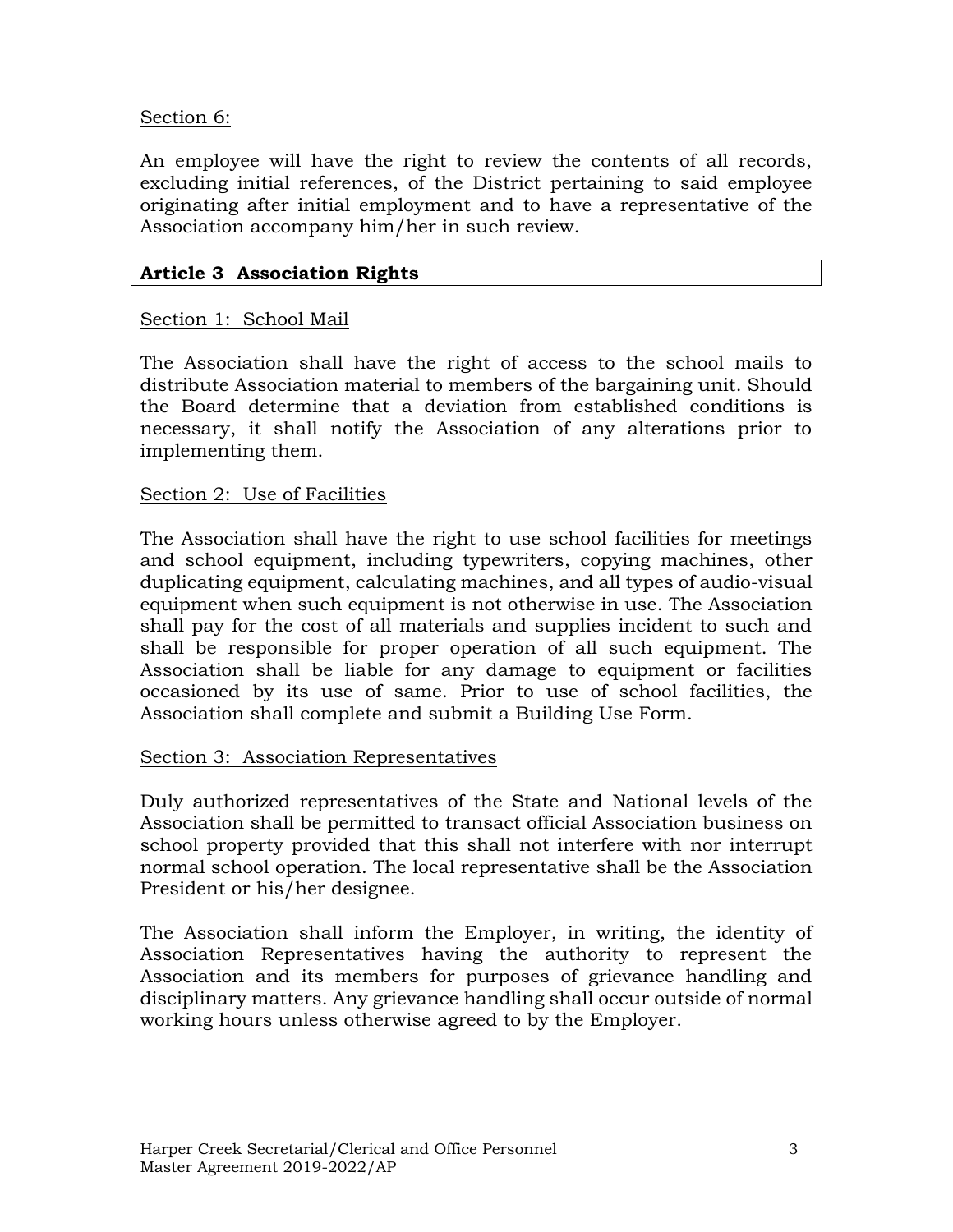#### Section 4: Request for Information

The parties agree to furnish one another with information required to be made available by law in order to facilitate contract administration and negotiations.

#### Section 5: Release Time

The Employer shall permit up to six (6) working days per school year of released time for the handling of the Association business, meetings and conferences. Two (2) additional days will be granted with the Association reimbursing the District for substitute costs. All days to be used must be submitted in writing to the Superintendent at least forty-eight (48) hours prior to the leave. These days shall not be utilized during examination periods, parent/teacher conferences or on a working day immediately preceding or immediately following a school holiday or school vacation.

## **Article 4 Management Rights**

The District retains all rights, powers and authority vested in it by the laws and Constitution of Michigan and the United States. All policies of the Board of Education, or powers which have been properly exercised by it, shall remain unaffected by this Agreement and in full force and effect, unless and until changed by the Board. Not by way of limitation, the Board reserves unto itself all rights, powers and privileges inherent in it or conferred upon it from any source whatsoever. Rights reserved exclusively herein by the District which shall be exercised exclusively by the District without prior negotiations with the Association either as to the taking of action under such rights or with respect to the consequence of such action during the term of this Agreement shall include by way of illustration, not by way of limitation, the right to:

- 1. Manage and control the schools' business, the equipment, the operations and to direct the working forces and affairs of the School District;
- 2. Continue its rights and past practice of assignment and the direction of all of its personnel, determine the number of shifts and hours of work and starting times and scheduling of all of the foregoing, but not in conflict with the specific provisions of this Agreement, and the right to establish, modify or change any work or business hours or days;
- 3. Direct the working forces, including the right to hire, promote, suspend and discharge employees, transfer employees, assign work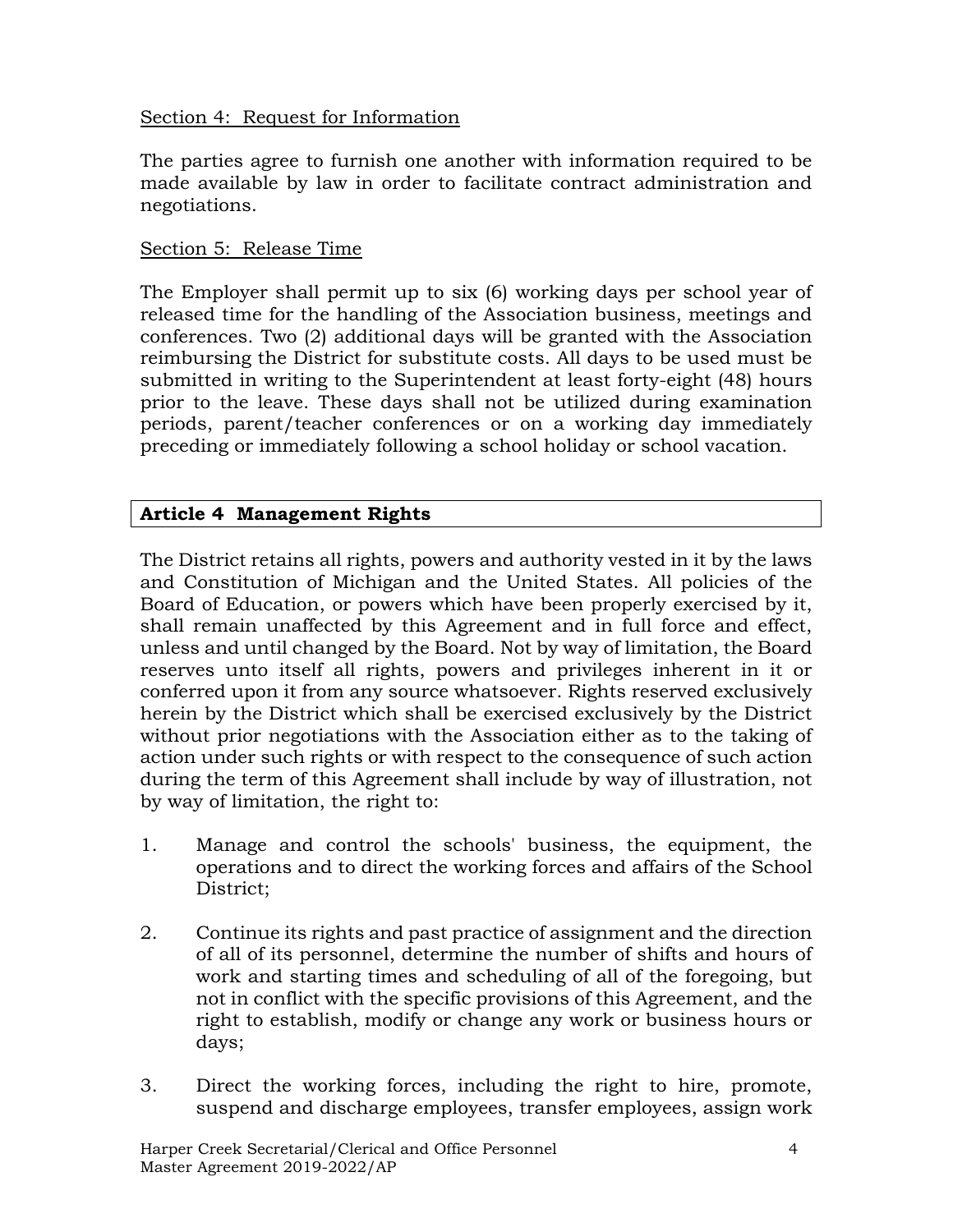or extra duty to employees, determine the size of the work force and to lay off employees;

- 4. Determine the services, supplies and equipment necessary to continue its operations and to determine the methods, schedules and standards of operation, the means, methods, and processes of carrying on the work including automation thereof or changes therein, the institution of new and/or improved methods or changes therein;
- 5. Adopt reasonable rules and regulations;
- 6. Determine the qualifications of employees, including physical conditions;
- 7. Determine the location or relocation of its facilities, including the establishment or locations of new schools, buildings, departments, divisions or subdivisions thereof and the relocation or closing of offices, departments, divisions or subdivisions, buildings or other facilities;
- 8. Determine the placement of operations, productions, services, maintenance or distribution of work, and the source of materials and supplies;
- 9. Determine the financial policies, including all accounting procedures, and all matters pertaining to public relations;
- 10. Determine the size of the management organization, its functions, authority, amount of supervision and table of organization provided that the District shall not abridge any rights of employees as specifically provided in the Agreement; and
- 11. Determine the policy affecting the selection, testing or training of employees.

The Board recognizes that this Agreement sets forth limitations on the above named powers, rights, authorities, duties, and responsibilities, and hereby agrees to be bound by such limitations.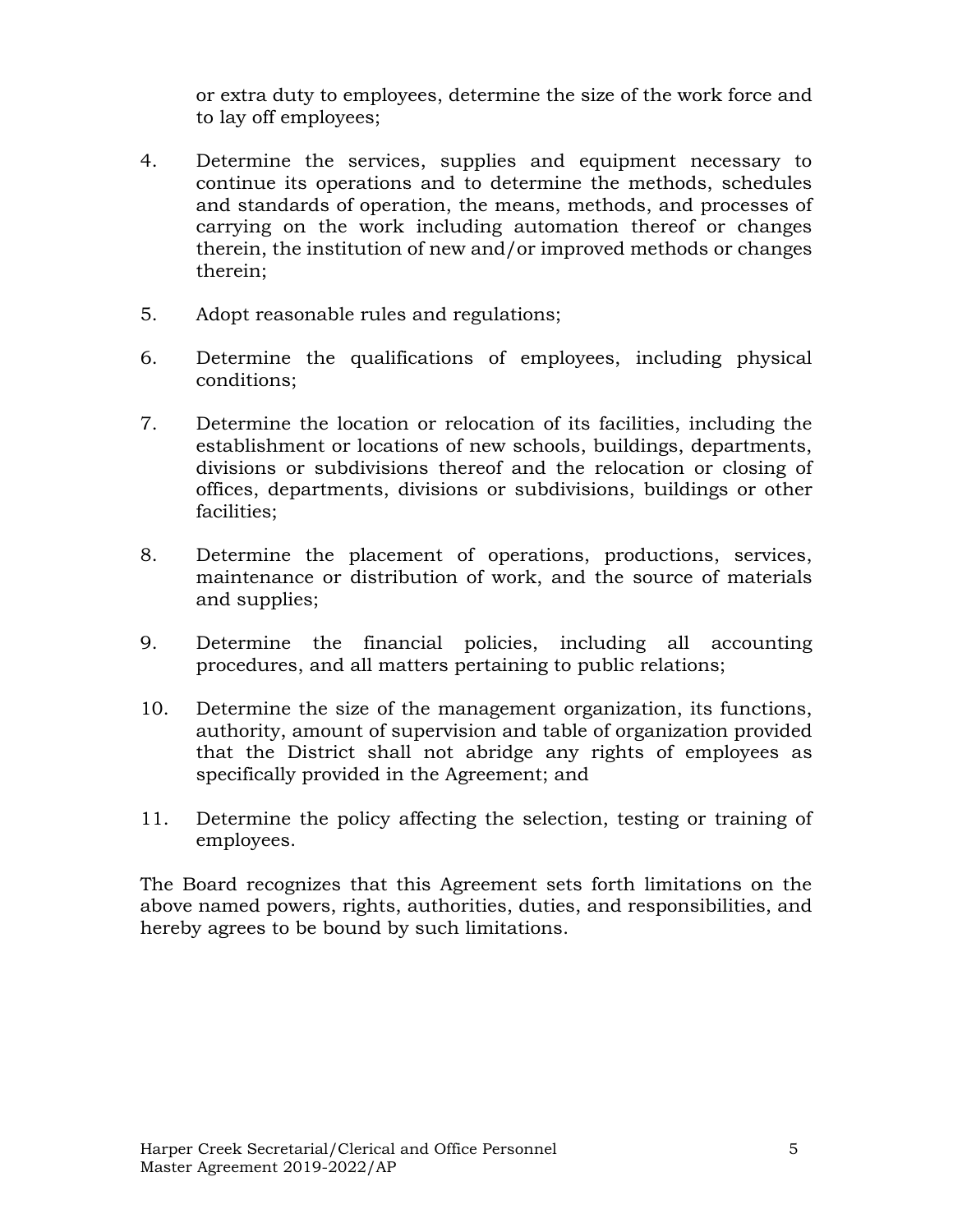#### **Article 5 Grievance Procedures**

#### Section 1: Definition

A claim or complaint by an employee or group of employees or the Association that there has been a violation, misinterpretation, or misapplication of any expressed provision of this Agreement may be processed as a grievance as hereinafter provided.

#### Section 2: Hearing Levels

#### Informal Level:

When a cause for complaint occurs, the affected employee(s) shall request a meeting with his/her immediate supervisor within ten (10) days after the event prompting the complaint or within ten (10) days after the employee should reasonably have had knowledge of the occurrence of the event upon which the grievance is based in an effort to resolve the complaint. The Association may be notified and a representative thereof present with the employee at such meeting. If the employee is not satisfied with the result(s) of the meeting, he/she may formalize the complaint in writing as provided hereunder.

#### Formal Level 1:

If a complaint is not resolved in a conference between the affected employee(s) and his/her immediate supervisor, the complaint may be formalized as a grievance. A formalized grievance shall be submitted, in writing, within five (5) days of the informal meeting between the supervisor and the affected employee(s). A formal grievance must contain:

- 1. A synopsis of the facts giving rise to the alleged contract violation;
- 2. A listing of the contract provisions allegedly violated;
- 3. The date of the alleged violation;
- 4. A specification of the relief requested; and
- 5. The signature of the grievant.

A copy of the grievance shall be sent to the Association and the immediate supervisor shall, within five (5) days of the receipt of the grievance, render a written decision. A copy of this decision shall be forwarded to the grievant(s) and the Association.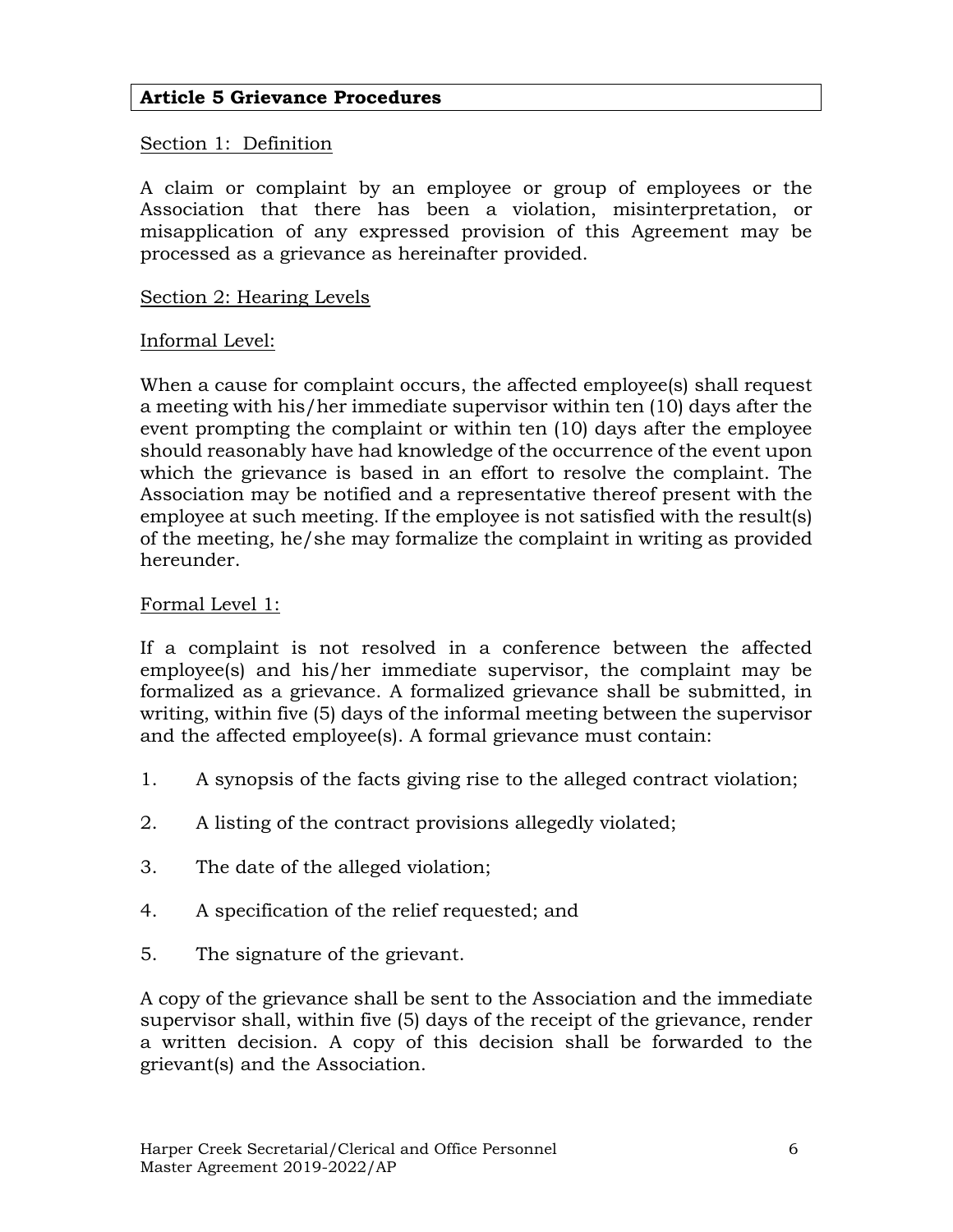## Formal Level 2:

If the Association is not satisfied with the disposition of the grievance at Level 1 or if no disposition has been made within five (5) days of receipt of the grievance, the grievance shall be transmitted to the Superintendent or designee within five (5) days. Within seven (7) days of receipt after the grievance has been submitted to the Superintendent, the Superintendent or designee shall meet with the Association on the grievance. The Superintendent or designee shall render a written decision thereon with copies to the Association and the grievant(s).

#### Formal Level 3:

If the Association is not satisfied with the disposition of the grievance at Level 2 by the Superintendent or designee, or if no disposition has been made within the period above provided, the Association may submit the grievance to arbitration before an impartial arbitrator within twenty (20) days of receipt of the disposition. The arbitrator shall be selected by the American Arbitration Association in accordance with its rules which shall likewise govern the arbitration proceeding. Neither the Employer nor the Association shall be permitted to assert in such arbitration proceeding any ground or to rely on any evidence not previously disclosed to the other party. The arbitrator shall have no power to alter, add to or subtract from the terms of this Agreement. Both parties agree to be bound by the award of the arbitrator, and that judgment thereon may be entered in any court of competent jurisdiction. The fees and expenses of the arbitrator shall be shared equally by the Association and Employer.

- A. The arbitrator shall have no power to rule on any of the following:
	- 1. The termination of services of or failure to re-employ any probationary employee;
	- 2. Any claim or claimant for which there is another remedial procedure or forum established by law or by regulation having the force of law (to include MERC, MDCR, EEOC, OSHA and Workers' Compensation); and
	- 3. Any matter involving employee evaluation content. However, matters involving alleged violations of evaluation procedure shall be subject to arbitration.
- B. Claim for Back Pay

The District shall not be required to pay back wages more than six (6) months prior to the date a written grievance is filed.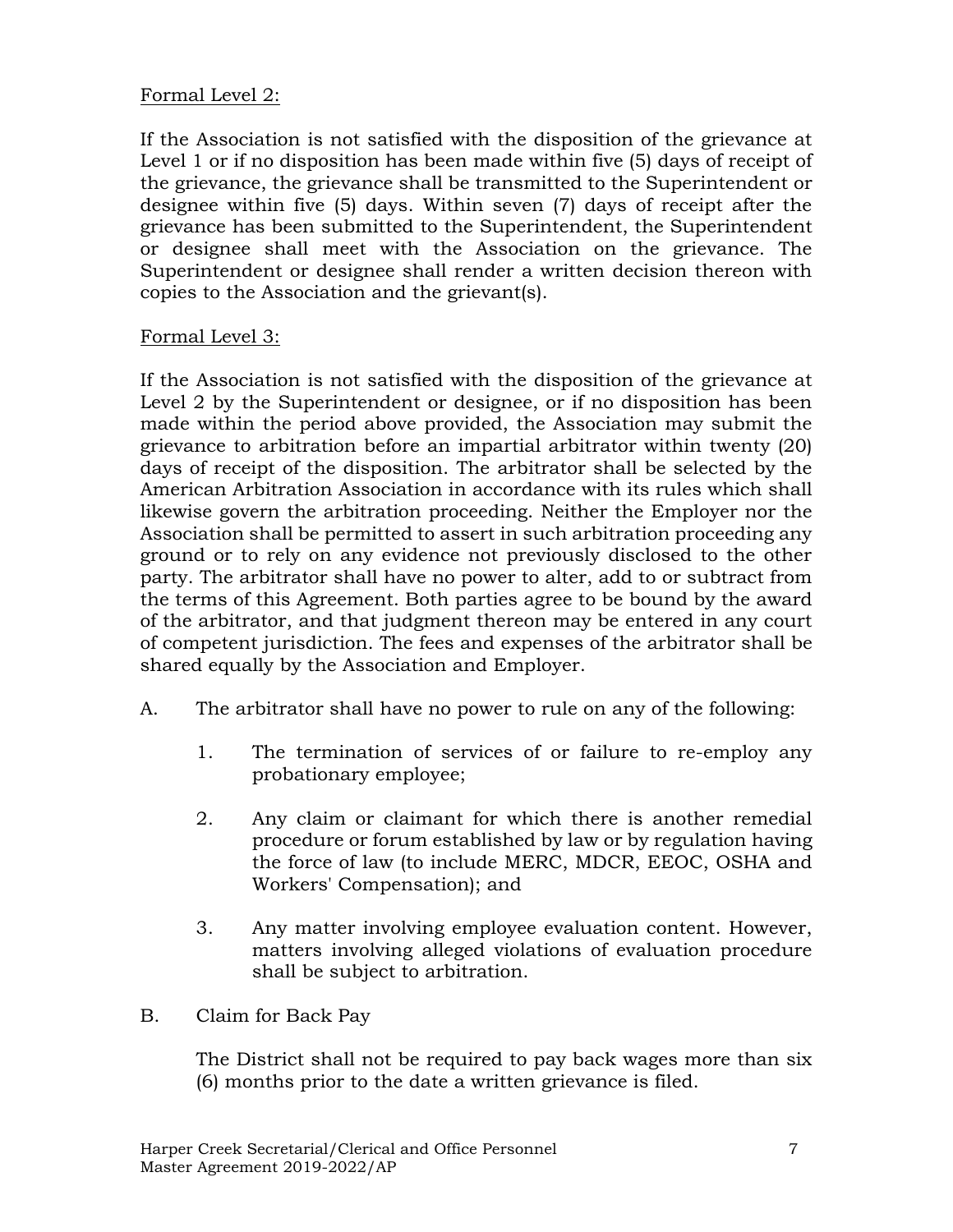All claims for back wages shall be limited to the amount of wages that the employee would otherwise have earned, less one-half  $(1/2)$ of any compensation that he/she may have received from any source during the period of the back pay.

#### Section 3: Miscellaneous Conditions

- A. The term "days" when used in this Article shall mean work days of the grievant. Time limits provided in this Article shall be strictly observed but may be extended by mutual written agreement.
- B. Grievances filed as "Association" grievances may, by mutual consent, be initiated at Formal Level 2 of the grievance procedure.
- C. Grievance processing will occur outside of normal working time except when the Employer consents otherwise.
- D. Notwithstanding the expiration of this Agreement, any claim or grievance arising there under may be processed through the grievance procedure until resolution.

#### **Article 6 Vacancies, Transfers, and Promotions**

#### Section 1: Definition

A vacancy shall be defined as a newly created bargaining unit position or a present position in the bargaining unit that is not filled but that the Employer intends to fill.

#### Section 2: Posting

All vacancies shall be posted at the designated place in each building of the District for a period of five (5) work days. The Association president shall receive two (2) copies. Said posting shall contain the following information:

- 1. Type of work
- 2. Location of work
- 3. Starting date
- 4. Rate of pay
- 5. Hours to be worked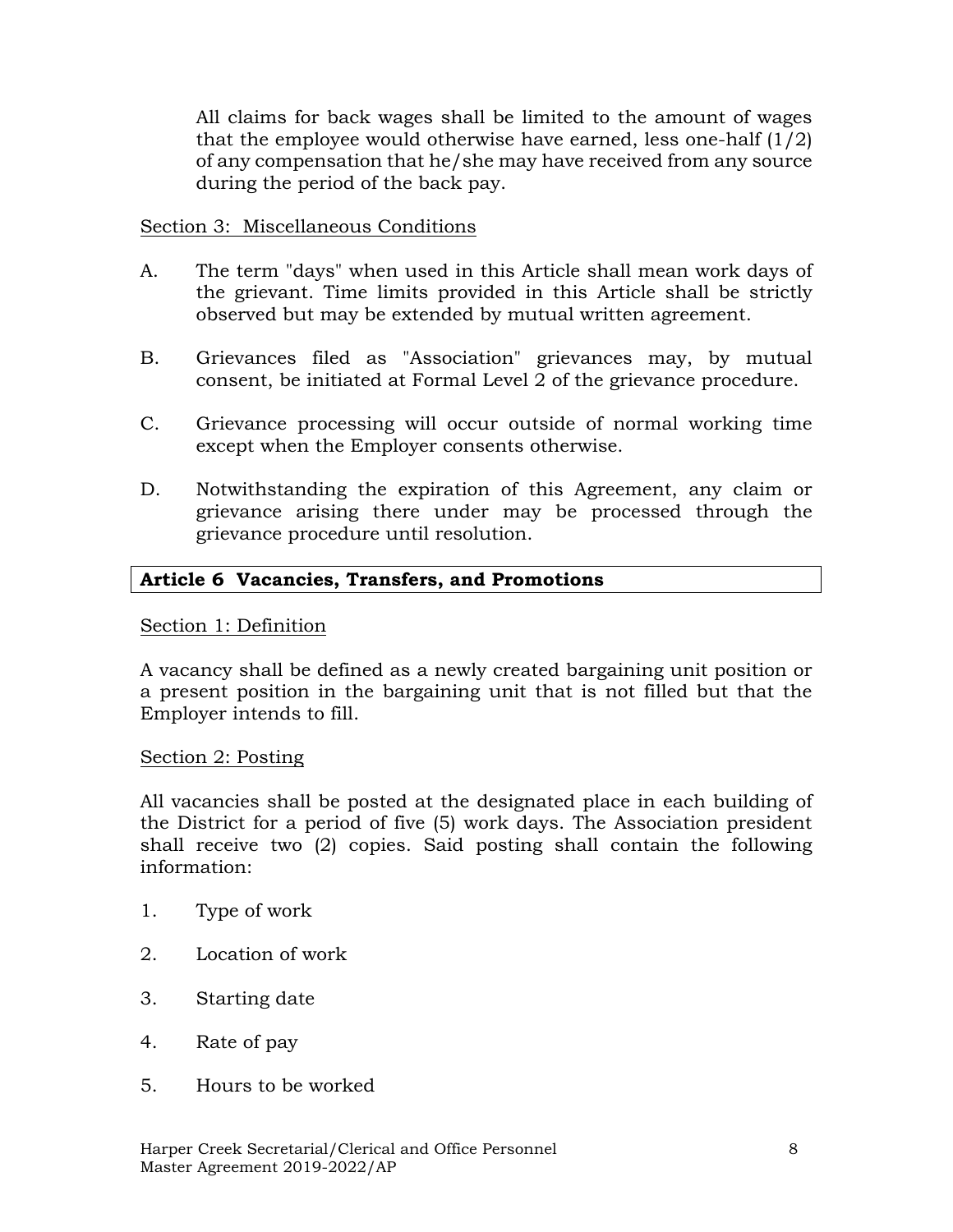6. Classification and Category

## 7. Position Qualifications

An interested employee may apply in writing to the Superintendent, or designee, within the five (5) day posting period. The Employer shall notify a school year employee of vacancies occurring during the summer months (June, July and August) by sending notice of same to each interested employee using an employee-furnished stamped envelope. The Employer agrees to notify the Association President in writing of any vacancies occurring during the summer months.

## Section 3: Trial Period

- 1. An employee who is awarded a job under Section 4 or Section 6 below shall be offered a ten (10) working day trial period. During this trial period the employee shall have the opportunity to revert back to his/her former assignment. The Employer shall be entitled during this interval to fill the transferring employee's former assignment with a temporary employee.
- 2. If the employee is determined to be unsatisfactory by the Employer during this trial period, notice shall be submitted to the employee. Any decision by the Employer to return an employee to his/her original assignment before or at the conclusion of the ten (10) working day trial period shall not be arbitrable.

## Section 4: Filling a Vacancy

The Employer agrees to fill vacancies with the most qualified applicants. If, in the Employer's judgment, applicants are equally qualified, seniority, first within the vacant job category and then second within the vacant job classification, shall be the determining factor. An employee who is awarded a job under the provisions of this Section shall be subject to a trial period according to Section 3 above. During the trial period, an employee shall receive the rate of pay for the job he/she is performing.

#### Section 5:

Within fifteen (15) work days after the expiration of the posting period, the Employer shall award the position to the applicant who has been selected to fill the posted position. Each applicant shall be so notified in writing with a copy provided to the Association.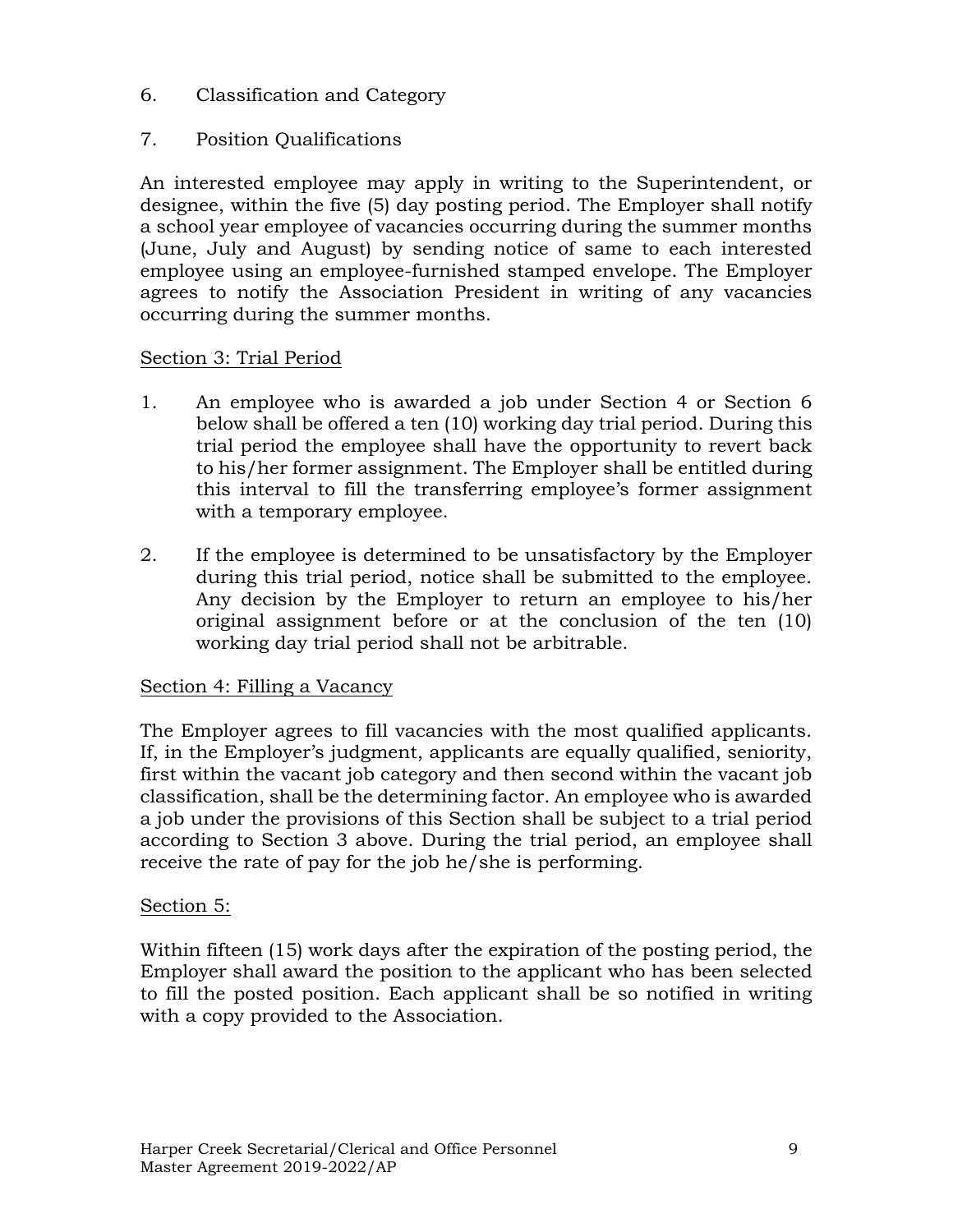#### Section 6:

An employee shall retain wage scale experience credit when transferred within the job classifications covered by this Agreement.

When an employee vacates a position and accepts a higher paying position in a different classification, he/she shall continue to receive the same hourly wage of the vacated position during the trial period of Section 3. above. Beginning with the eleventh (11th) working day in the new position the member shall be assigned to a step placement which shall not cause the member's hourly wage to be decreased.

When an employee maintains a position and accepts an additional position in a new classification, he/she shall be placed on step one (1) of that position's wage schedule.

#### Section 7:

If an employee is absent for a period exceeding 365 consecutive calendar days, his/her assignment shall be considered a vacancy which will be posted and awarded utilizing the procedures specified in this Article. An employee returning to work whose position has been declared vacant according to this paragraph shall be permitted to bump the employee having the least seniority in the category of the returning employee. An employee shall notify the Employer, pursuant to Article 12, Section 1. E., of the intent to return to work.

#### Section 8:

In the event it becomes necessary to make an involuntary transfer in any category, the employee with the least seniority in that category shall be transferred unless a more senior employee volunteers to be transferred.

#### Section 9:

If an employee is transferred to a non-bargaining unit position with the school district for a period of up to six (6) months, and is thereafter transferred again to a position within the bargaining unit, the employee shall have accumulated seniority while working in the non-unit position to which he/she was transferred. An employee transferred under the above circumstances shall retain seniority rights, as described above, for only the six (6) month period.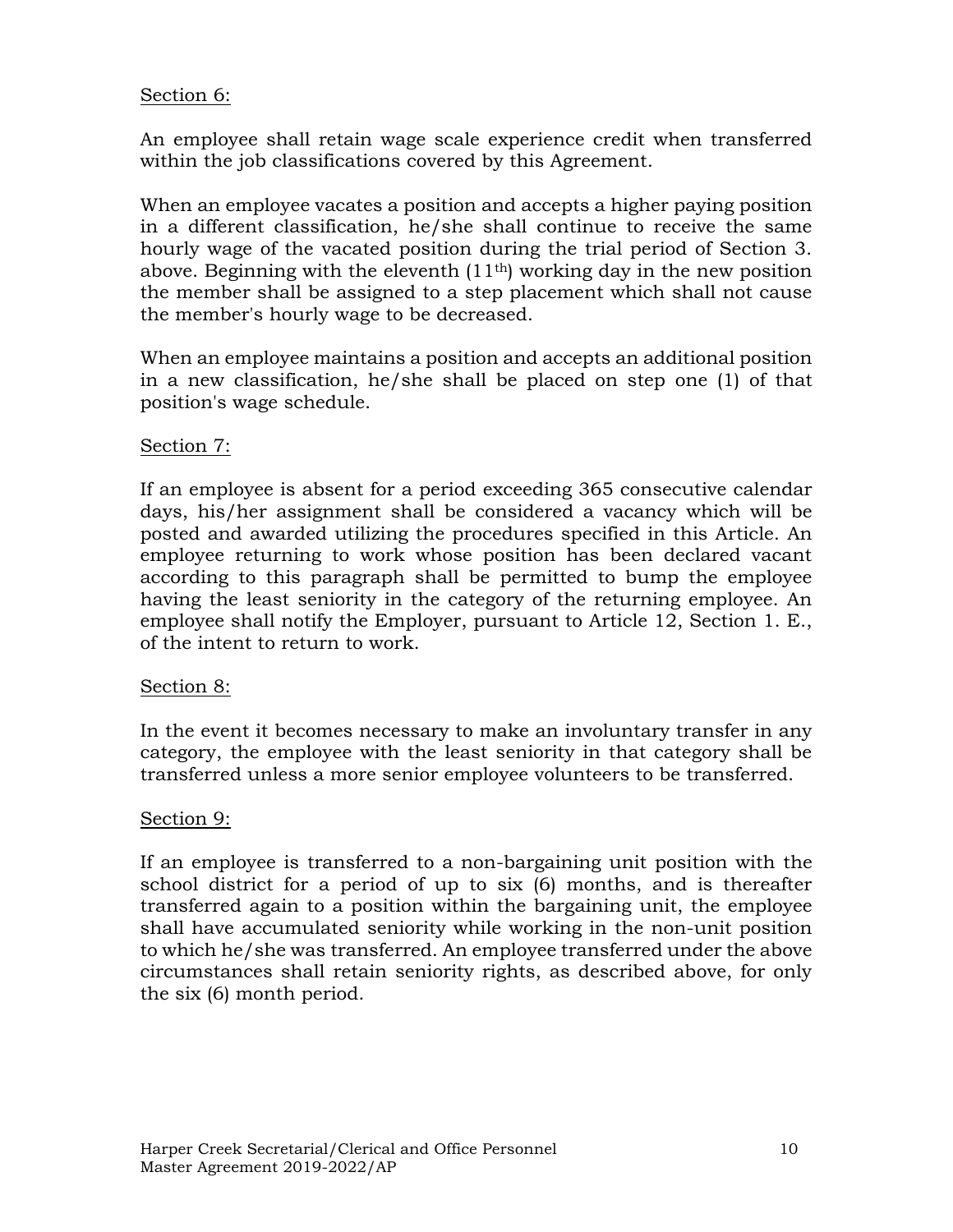#### **Article 7 Work Schedule, Duties, and Compensation**

#### Section 1: Work Schedule

- A. The work schedule of each category covered by this Agreement shall be as set forth in Schedule A of this Agreement. Nothing therein shall be regarded as a guarantee of any number of hours of work per day or per week except with regard to the provisions of Schedule A pertaining to the secretarial/clerical/office personnel classification.
- B. Nothing shall prevent an employee and his/her immediate supervisor from mutually agreeing to alter the employee's normal work schedule through the use of compensatory time. If mutual agreement is reached to use compensatory time for this purpose, it shall not obligate the Administration to payment of overtime when the compensatory time is worked.

#### Section 2: Compensation

Compensation for categories covered by this Agreement shall be as set forth in Schedule B.

#### Section 3: Overtime Compensation

- A. Time and one-half shall be paid for all hours over forty (40) hours in one (1) week. This shall not be interpreted to require double payment of overtime.
- B. Time and one-half shall be paid for all hours worked on Saturdays. Double time shall be paid for all hours worked on Sundays and holidays. These sums shall be in addition to holiday pay if the employee is entitled to holiday pay for that day.
- C. Compensatory time may be given if mutually agreeable to the Employer and the employee. Such compensation shall be time and one-half for all hours over forty (40) per week and shall not accumulate beyond two hundred forty (240) hours. Accumulated compensatory time must be used within the same fiscal year it was earned. An employee may request compensation time in lieu of monetary compensation for all pre-approved overtime worked.

#### D. *High School Secretaries may request to be paid overtime compensation for working outside of their normal work day hours during graduation.*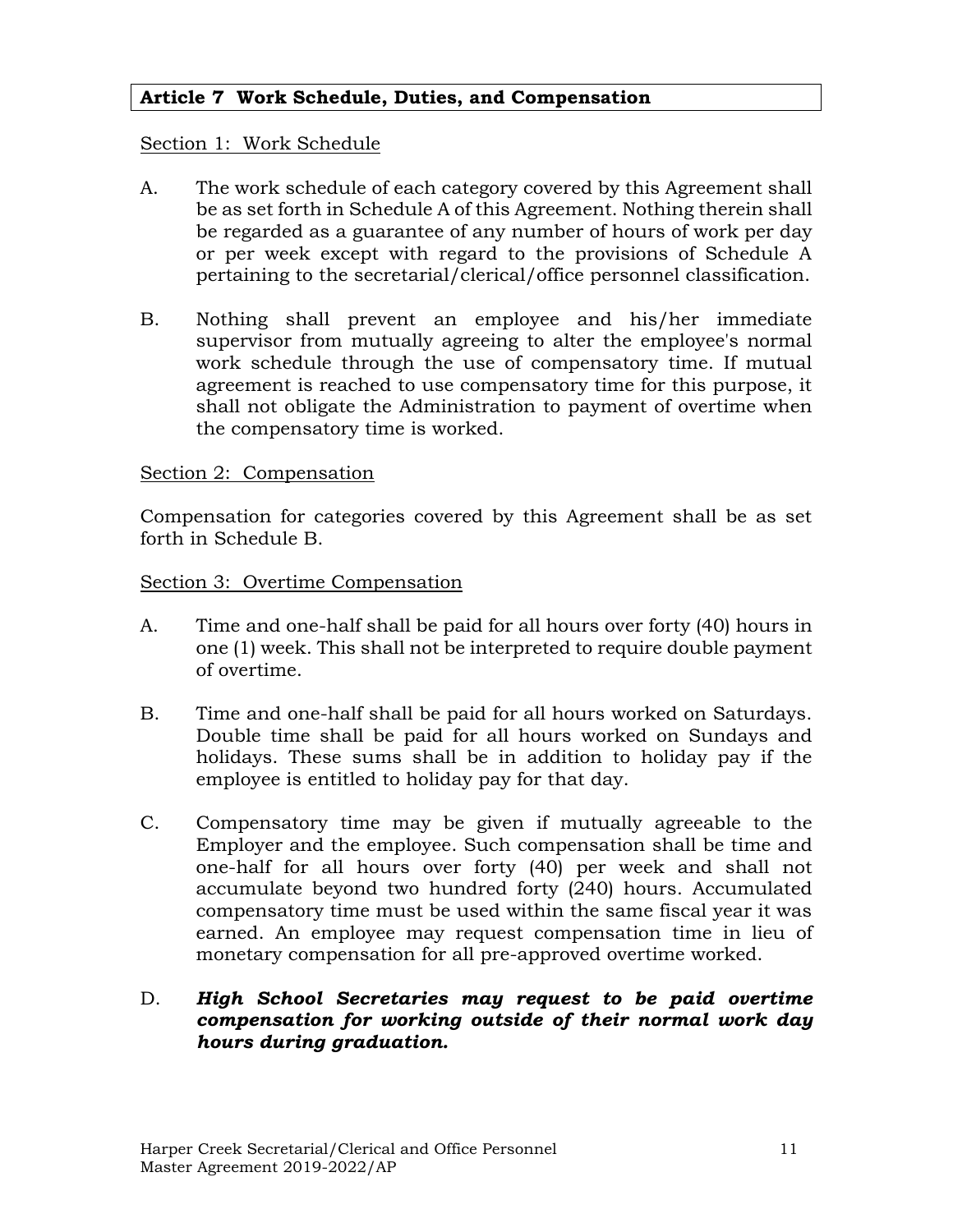#### Section 4: Overtime

An employee shall work overtime on the following basis:

- A. Overtime will be assigned in advance by the Employer.
- B. Overtime shall first be rotated among employees within the same category and the same school building.
- C. If the overtime assignment is not filled as specified in paragraph B. of this Section, the overtime will next be offered to the most seniored employee within the same job category but having a different building of regular assignment. In order to be eligible for overtime opportunities under this provision, the employee shall give written notification to his/her supervisor not later than September 1 of any school year or on the completion date of his/her probationary period if hired after the beginning of the school year.
- D. If the overtime work is not assigned pursuant to operation of paragraphs B. and C. of this Section, the Employer shall have the option to require the employee(s) having the least seniority in the affected category to perform the required overtime work.

#### Section 5: Job Descriptions

Written job descriptions and job titles shall be provided by the Employer for each bargaining unit position. The Association shall be consulted relative to such job descriptions. Job descriptions shall minimally include qualification for appointment, types of services to be performed, and a listing of basic performance expectations.

#### Section 6:

An employee required to work in a higher paid job category shall be paid the rate of the job he/she is performing. If required to work in a lower paid job, the employee shall be paid at his/her regular rate of pay.

#### **Article 8 Seniority**

#### Section 1: Probationary Period

A new employee hired into the bargaining unit shall undergo a probationary period of ninety (90) days worked. Upon completion of this probationary period, the employee shall obtain seniority status and his/her name shall be entered upon the seniority list retroactive to the first date of probationary service.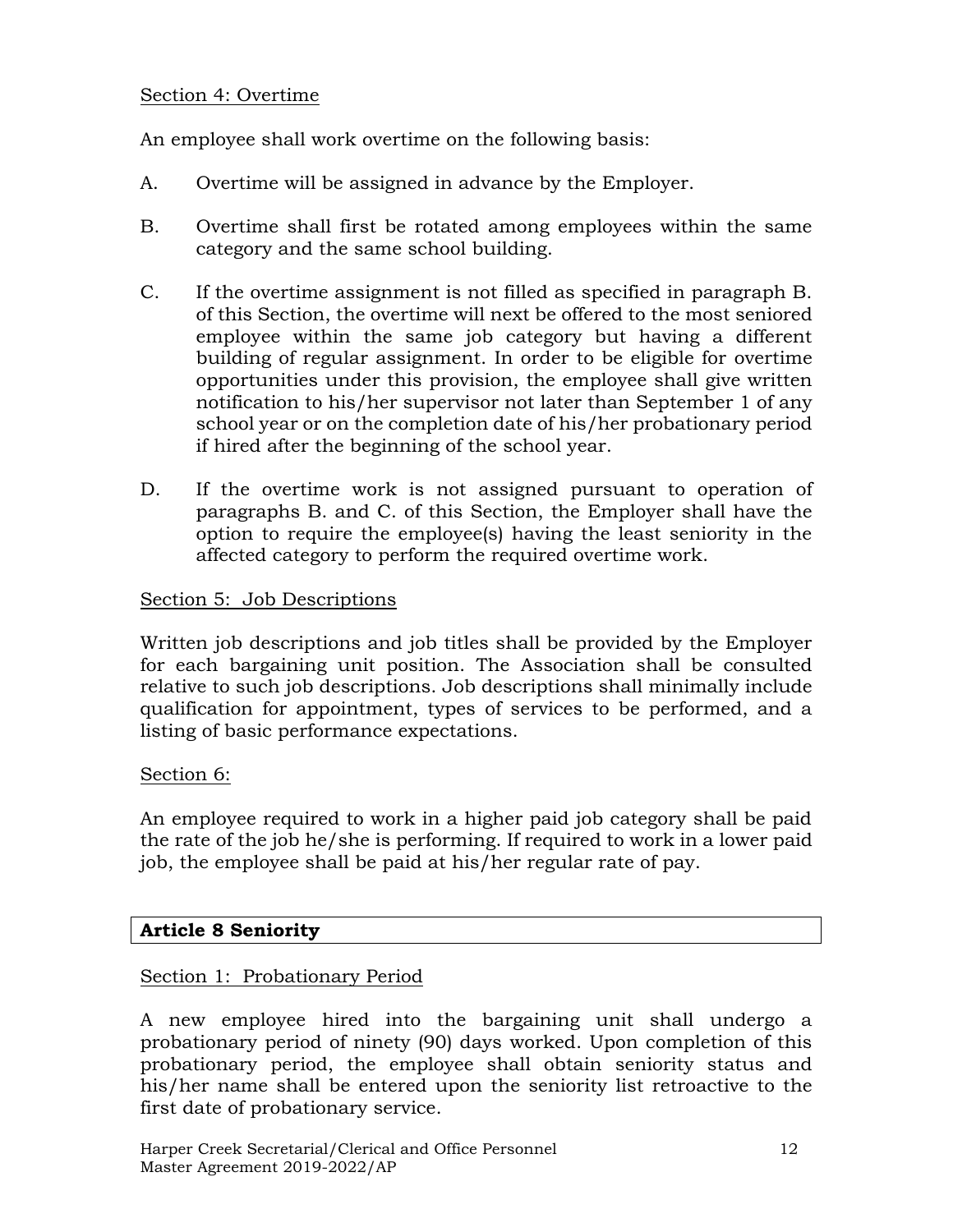- A. Probationary employees shall be represented by the Association for all purposes under this Agreement during the probationary period, except that the termination or evaluation of a probationary employee shall not be subject to the grievance procedure.
- B. Leave day credit and vacation time credit shall accrue during the probationary period. If a paid holiday falls within a probationary period, the employee shall be paid for such holiday as per the Master Agreement.
- C. There shall be no seniority among probationary employees.

#### Section 2: Seniority Defined

Seniority shall be defined as length of service within a category and classification included in this bargaining unit. Accumulation of seniority shall begin on the employee's first working day as described in Section 1 above. In the event two (2) or more employees begin work on the same day, the date of the job application from which they were hired shall determine position on the seniority list. In the case of job applications filed on the same date, position on the list shall be determined by lot.

#### Section 3: Seniority Lists

The Employer shall prepare and maintain seniority lists as defined in this Article. The seniority lists shall be provided annually to the Association by November 1. The Association shall notify the Employer of any errors within fifteen (15) days after receipt of the seniority lists. In the absence of a timely objection, the Employer's seniority lists will be considered conclusive. The seniority lists shall reflect the following classifications and categories:

Category 0— Executive Secretaries Category 1— Administrative Secretaries

Section 4: Loss of Seniority

Seniority shall be lost if the employee:

- 1. Voluntarily quits;
- 2. Is discharged and the discharge is not reversed through the grievance procedures set forth in this Agreement;
- 3. Is absent for two (2) consecutive working days without notifying the Employer. In proper cases, exceptions may be made. After such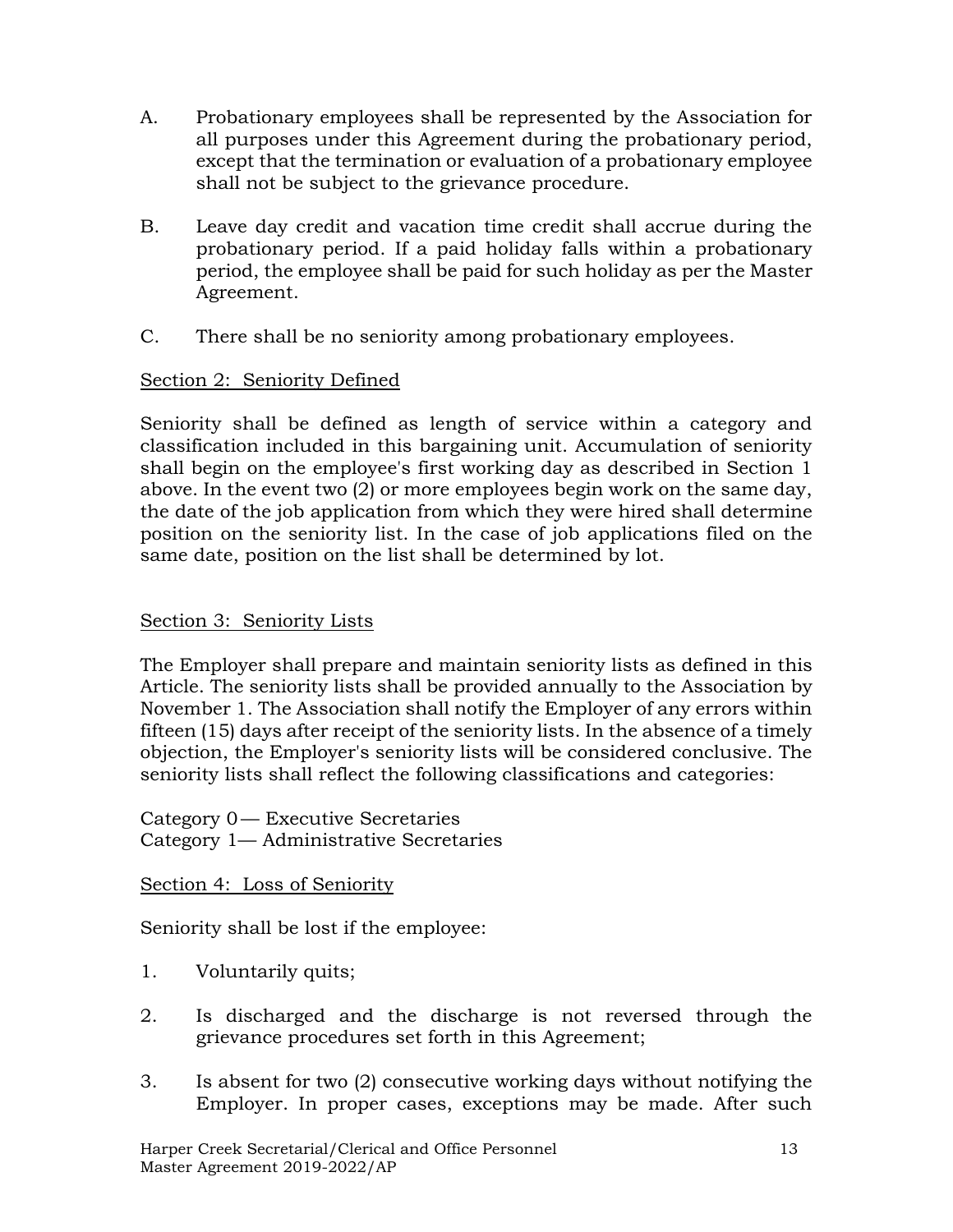absence, the Employer shall send the employee written notification, at the last known address, that the employee has lost seniority and has been terminated. A copy of such notice will be provided to the Association;

- 4. Does not return to work when recalled from layoff, as set forth in the recall procedure;
- 5. Does not return from sick leave or other leave of absence;
- 6. Retires;
- 7. Otherwise terminates his/her employment relationship with the Employer; or
- 8. Is laid off and is not recalled to work within two (2) years from the time of layoff.

#### **Article 9 Reduction in Work Force**

#### Section 1: Authority

In the event the Board of Education determines to reduce staff, the procedures outlined in this Article shall be followed.

#### Section 2: Notification of Layoff

No employee shall be laid off pursuant to a reduction in the work force unless the employee is notified of said layoff thirty (30) calendar days specified below prior to the effective date of the layoff:

#### Section 3: Order of Reduction/Bumping

In the event of a necessary reduction in a job category, the Employer shall first lay off probationary employees within that category provided there are seniored employees remaining within the category who are available and can perform the required work. Next, the least seniored employee within the job category affected by the reduction shall be laid off. In no case shall a new employee be hired in a job category while there are laid off employees in that category who are qualified and available for the vacant or newly created position.

An employee whose position has been eliminated due to reduction of work force or who has been affected by a layoff/elimination of position may bump the least senior employee in another category provided all of the following conditions are satisfied: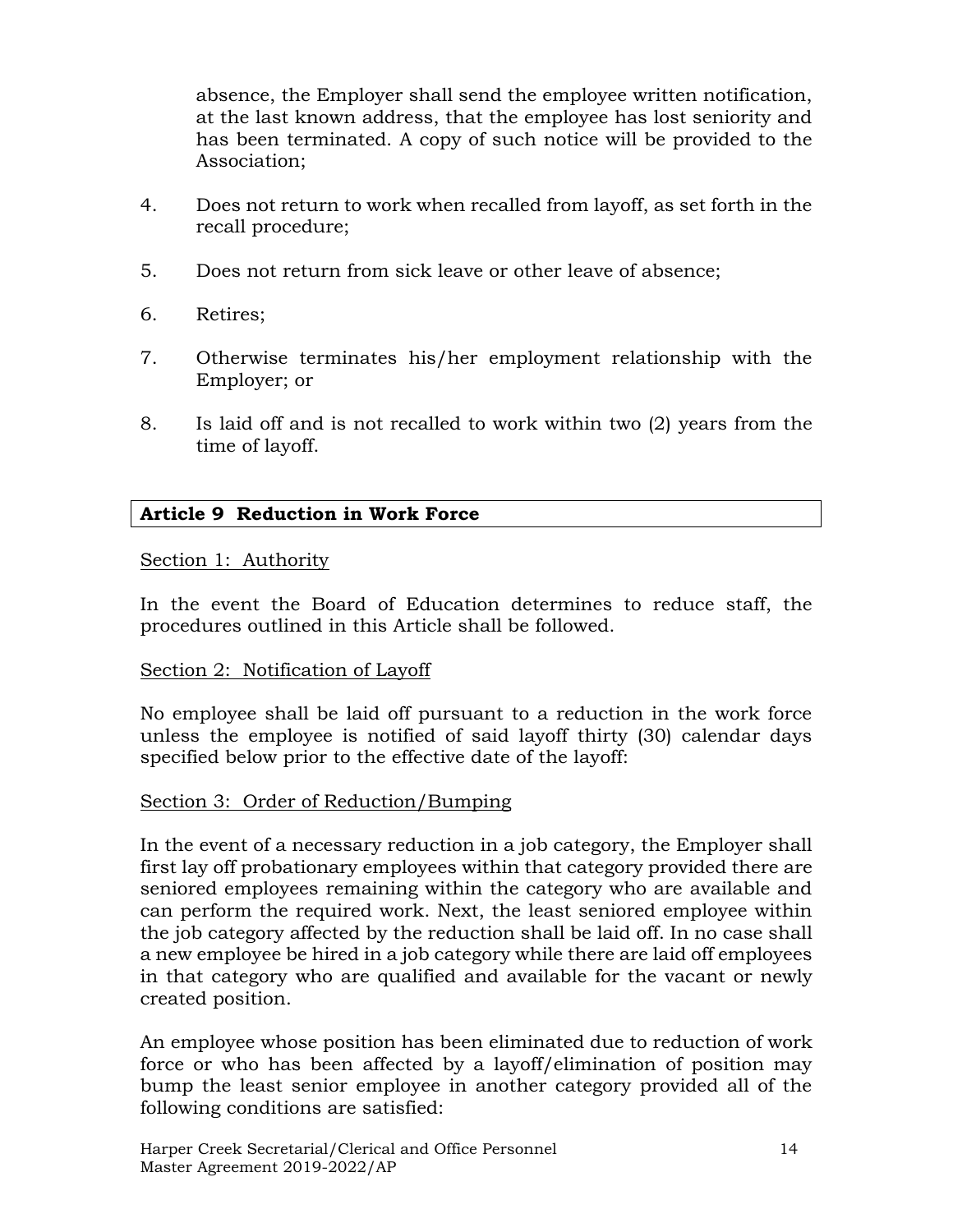- 1. There is no "bump" possible within the current assignment job category of the employee affected by the reduction in force,
- 2. The "bumping" employee is qualified and able to perform all duties of the least senior employee in the different category whom the "bumping" employee is displacing, and
- 3. The "bumping" employee possesses sufficient seniority in the different job category into which placement is desired. The bump is exercised upon the least senior employee in the different job category.

When an employee affected by reduction in force is not able to exercise a bump within his/her current job category or into a different job category for which he/she possesses sufficient seniority (as described above), he/she shall be placed on layoff status with recall rights as described in this Article.

#### Section 4: Recall

- A. Recall to Same Category.
	- 1. Laid off employees possessing seniority within a category shall be recalled in order of seniority, with the most senior laid off employee being recalled first to an open position within that category. The Employer shall not be required to post such openings as vacancies under Article 6 of this Agreement.
	- 2. Notices of recall shall be sent by certified or registered mail to the last known address shown on the Employer's records. The recall notice shall state the time and date on which the employee is to report back to work.
	- 3. A recalled employee shall be given five (5) work days from receipt of notice to notify the Employer of the date that he/she will be returning to work. Said return date must be within fifteen (15) work days of the receipt of the notice. The Employer may fill the open position on a temporary basis until the recalled employee reports to work.
	- 4. An employee recalled to a position of an equivalent number of hours, in a category where the employee is qualified and possesses sufficient seniority, is obligated to take said work at the step of the employees previous category. An employee who declines recall to work shall forfeit his/her seniority rights and shall be considered a quit.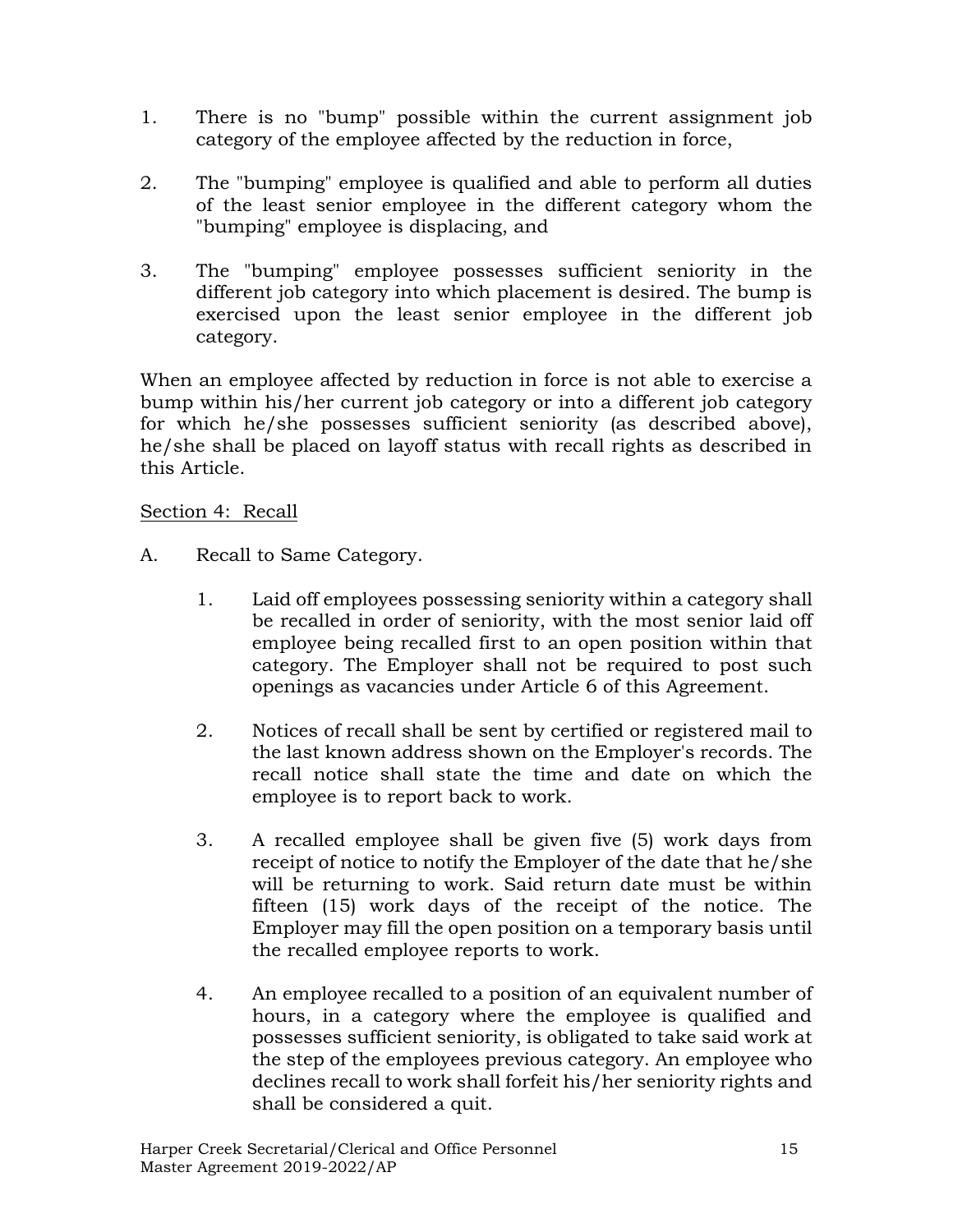- 5. An employee on layoff status shall accrue seniority but no advancement of salary steps during the period of layoff in the category from which the employee was laid off. Upon recall the employee shall continue to accrue seniority only in the category of his/her assignment.
- B. Placement Outside Seniority Category or Classification.

A laid off employee shall be eligible for assignment to a different job category or classification within the bargaining unit where he/she does not possess seniority if all of the following conditions are met:

- 1. A "vacancy" as defined in this Agreement exists and there are no employees on layoff status within the category of that vacancy.
- 2. The employee from the different category or classification meets the posted position requirements necessary to qualify for the vacancy. In the event more than one employee from a different classification and/or category applies for a vacancy under this provision, the Employer shall determine which person is best qualified for the position and shall award the assignment on that basis. Such determination by the Employer shall not be subject to the grievance procedure.
- 3. Failure to apply for and/or qualify for a vacancy in another classification or category shall not relinquish a laid off employee's right to recall in his/her own previous seniority category.
- 4. The Employer shall have the right to award the job first to a qualified employee within the same job category (either currently employed or on layoff status) before determining to offer any employment opportunities to employees in a different job category and/or classification. However, laid off employees in different categories and/or classifications who meet the posted job requirements shall have priority over currently employed employees seeking transfer to a different classification and/or category, irrespective of seniority.
- 5. An employee who is awarded a job under the provisions of this Section shall be subject to a trial period pursuant to Article 6, Section 3. If the employee is determined to be unsatisfactory by the Employer during this trial period, the employee shall be returned to lay off status without prejudice to his/her right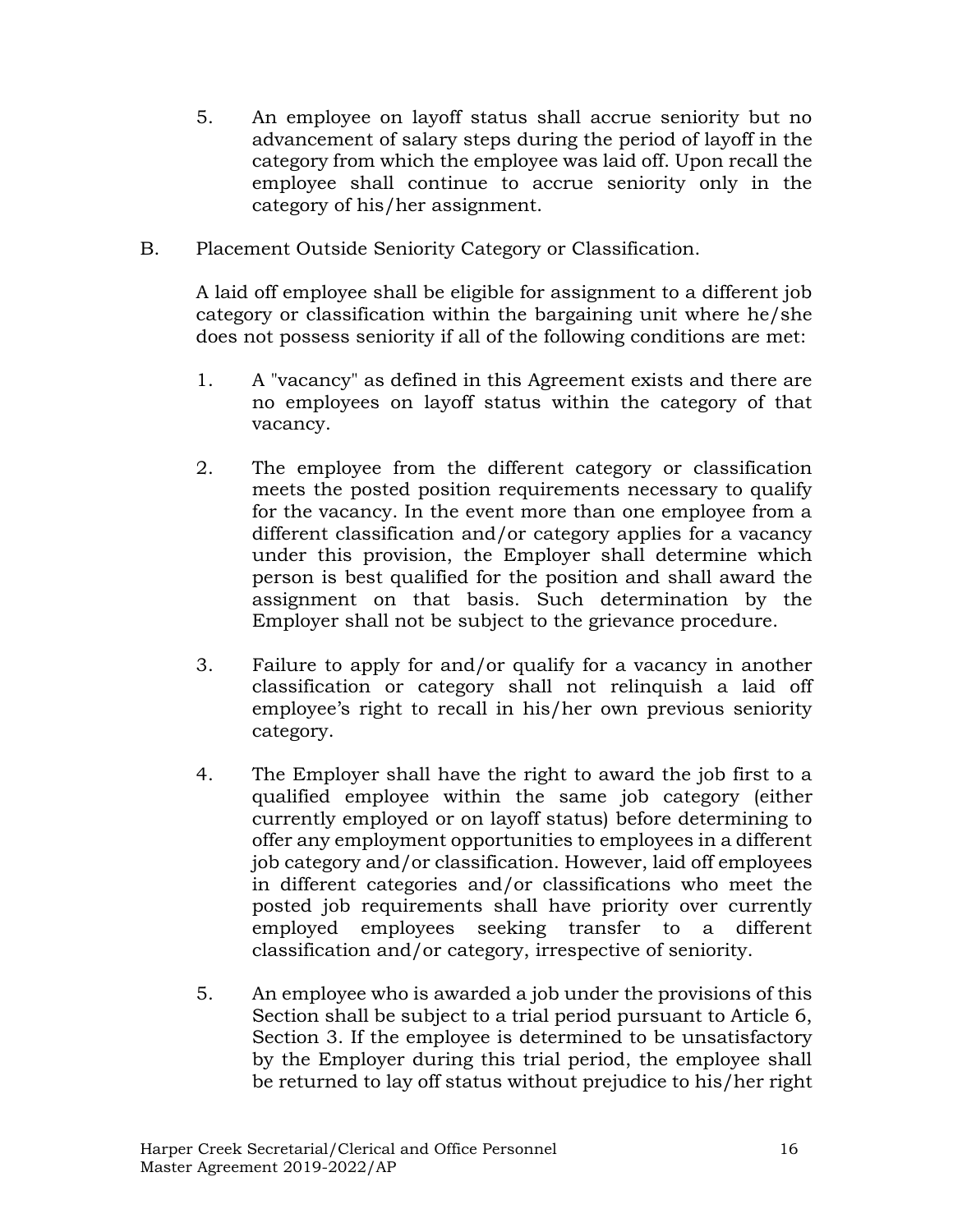to recall to his/her original seniority category when a vacancy for recall purposes occurs.

#### Section 5: Recall Notices

It is the employee's responsibility to keep the business office informed of the employee's current telephone number and address or of any change in phone number and/or address within three (3) working days of such change. In the event an employee fails to comply with this procedure, the Employer shall not be obligated to recall the employee until such time as correct information is submitted. Further, the employer shall be held harmless for any time, wages or recall opportunities lost as a result of such failure by the employee.

#### Section 6:

Any employee laid off pursuant to this Article may, upon application and at his/her option and expense, continue to receive insurance protection, as outlined in this Agreement, under the provisions of COBRA. Such continuation of insurance benefits shall be contingent on prior payment by the employee of the applicable policy premiums and is further subject to rules and conditions established by the carrier and/or the policyholder.

#### Section 7:

A laid off employee shall, upon application, and at his/her option be granted priority status on the substitute list for the category from which he/she was laid off. An employee serving as a substitute in this capacity shall be paid at the first step of the position in which substituting.

## **Article 10 Fringe Benefits**

Bargaining unit members shall elect one PAK from the following five (5) PAKS as specified below. Employer shall make premium payments on behalf of full-time bargaining unit members pursuant to the selected insurance plan.

PAK A: MESSA ABC Plan 1 Health Savings Account (HSA)

Pak B: No health insurance needed. Employee must provide proof of medical coverage under another group health plan.

PAK C: MESSA Choices Plan 1 PAK D: MESSA Choices Plan 2 PAK E: MESSA ABC Plan 2 Health Savings Account (HSA)

All insurance PAKS include the following non-health insurance: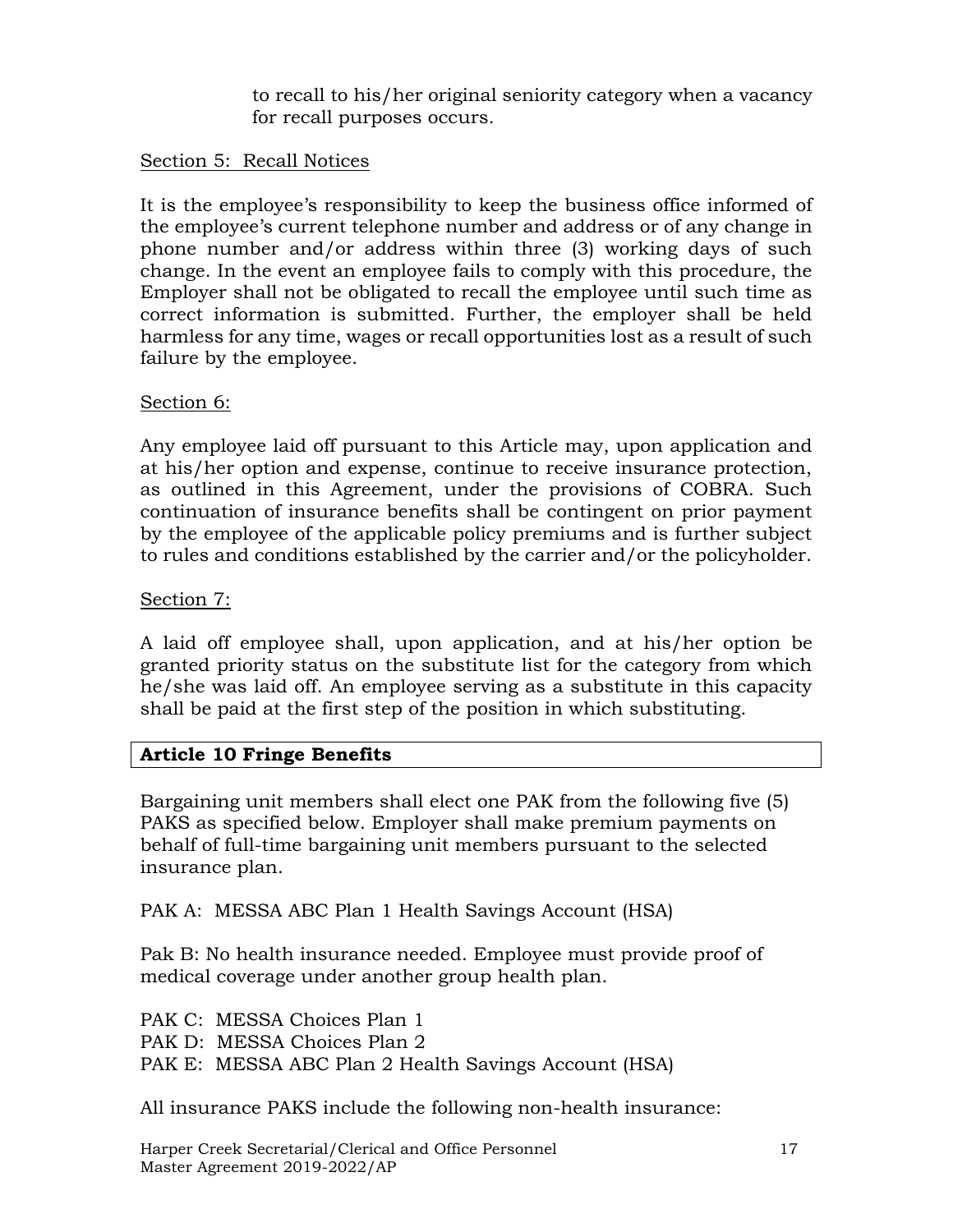- Delta Dental Plan
	- o Class I, II, III, 80%, Annual Max \$1000
	- o Class IV 80%, Lifetime max \$1300
- Vision-VSP3 Gold
- Life Insurance
	- $\circ$  \$1000 PAK life
	- o \$1000 PAK AD&D
	- o Basic term life with med \$5000
	- o \$35,000 term AD&D

The employer share of the premiums cannot be higher than the allowable amount under Section 3 or 4 of PA 152 of 2011. All amounts higher than the amount allowed under Sections 3 and 4 of PA152 of 2011 are the responsibility of the enrolled employee and will be payroll deducted from wages according to employees health insurance subscriber status i.e. Single, Two-person, or family.

The District will load the employee's respective deductible for the HSA plans on January I of each year. An employee may chose to decline the District loaded deductible by giving writtin notification to the Business Office Manager by December 1.

## Section 2: Secretarial/Clerical/Office Personnel—Part-time

A part-time secretarial/clerical/office personnel employee (an employee who does not work an eight [8] hour day) shall not be eligible for fringe benefits unless he/she works fifteen (15) hours per week. An employee working fifteen (15) hours or more per week (but less than forty [40] hours) shall elect the non-health insurance benefits (dental, vision, life insurance) but are not eligible for cash in lieu.

Section 3: Section 125 Plan

- A. The Board will administer a Cafeteria Plan under Section 125 of the Internal Revenue Code.
- B. It is the responsibility of each eligible employee to comply with all requirements for eligibility, enrollment and coverage specified in the Cafeteria Plan and/or by any insurance carrier, insurance policyholder or third party administrator pertaining to the underlying benefits set forth in the Cafeteria Plan. These responsibilities shall include, but shall not be limited to, initial enrollment, benefit election, and submission of all information necessary for claims processing and or claims administration.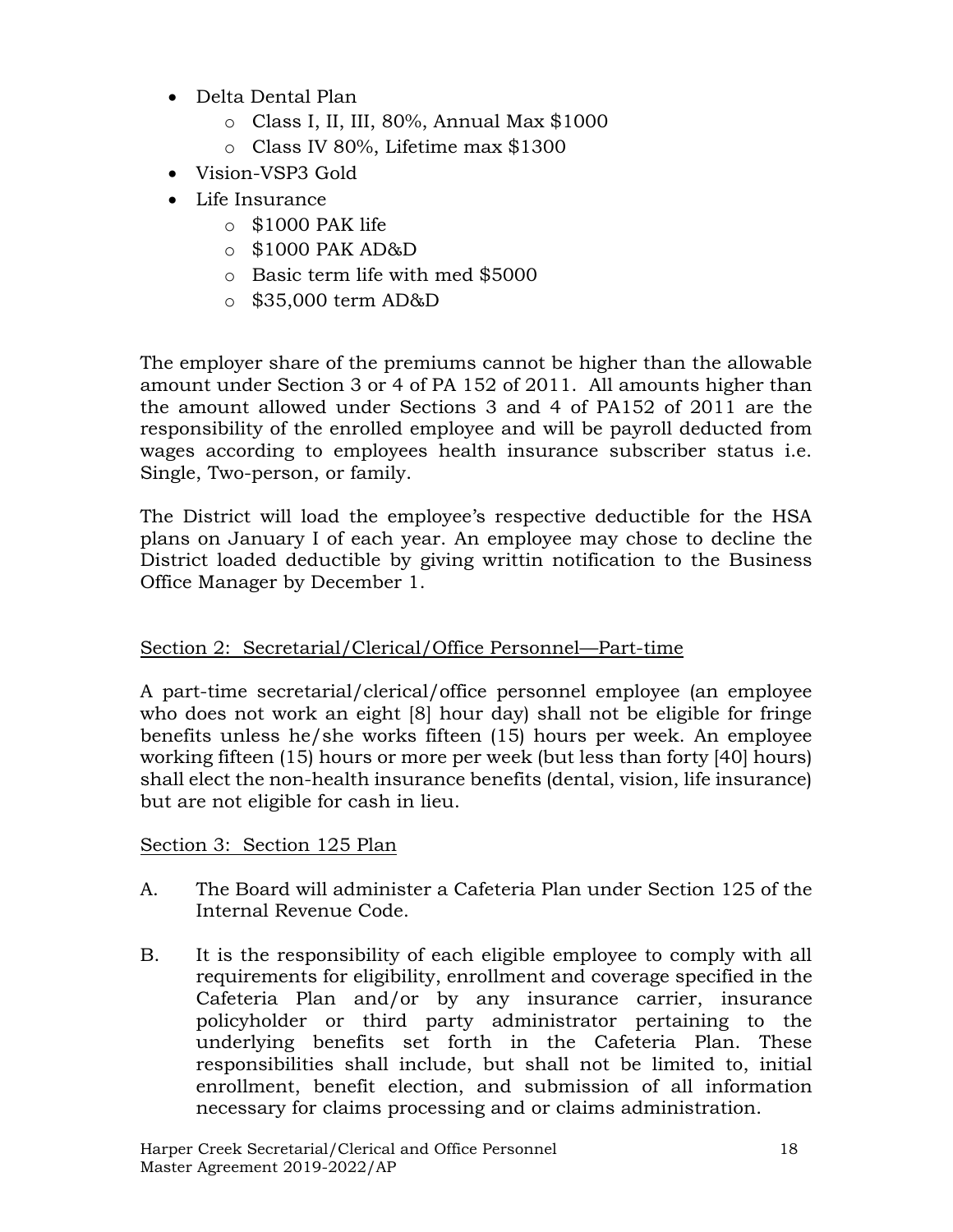- C. Any and all disputes regarding coverage and claims processing with respect to the foregoing insurance plans shall be solely between the eligible employee and insurance carrier, policyholder and/or third party administrator. Any disputes relative to the administration and/or operation of the Cafeteria Plan shall be resolved in conformance with the Claims Procedure section of that plan.
- D. It is agreed that the sole obligation of the Board shall be to make such premium payments required under this Article and other payments as may be authorized by the Cafeteria Plan during the periods of an employee's eligibility for participation in that Plan and for fringe benefit plan enrollment under this Agreement.
- E. In the event that an employee waives available coverage(s) under the Cafeteria Plan and thereby elects to receive additional compensation under PAK-B, pursuant to the terms of the Plan, any direction of that compensation to a tax-deferred annuity under Section 403 (b) of the Internal Revenue Code or within the meaning of Section 1224 of the Revised School Code shall be regarded as a voluntary and elective contribution made by the employee through salary reduction.

## Section 4: General Conditions of Fringe Benefits

- A. An employee newly hired by the Board shall be eligible for Boardpaid insurance premiums upon acceptance of written application by the insurance carrier(s) on the first day of the month following the month work commenced.
- B. The Board agrees to provide the above mentioned benefit programs within the underwriting rules and regulations as set forth by the carrier(s) in the Master Contract held by the policyholder.
- C. Changes in family status shall be reported by the employee to the personnel office within thirty (30) days of such change. The employee shall be responsible for any overpayment of premiums made by the Board in his/her behalf for failure to comply with this paragraph.
- D. Any employee newly hired working less than twenty-five (25) hours per week and/or thirty-six (36) weeks per year shall not be entitled to any fringe benefits under Article 10 during his/her first five (5) years of employment. He/she would become eligible on the first open enrollment period after his/her fifth (5<sup>th</sup>) anniversary date.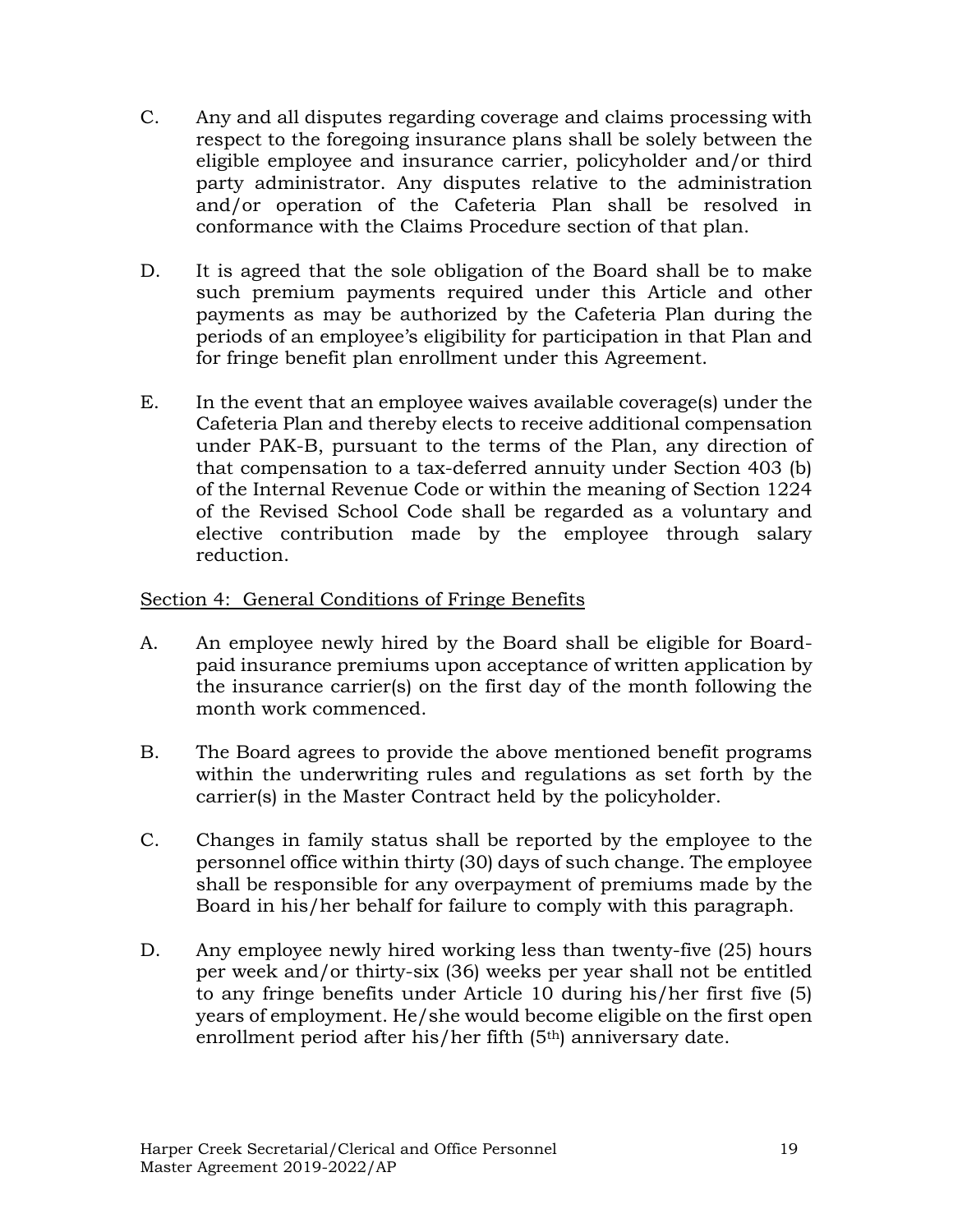#### **Article 11 Paid Leaves**

#### Section 1: Sick Leave

- A. The Employer shall furnish each employee with a written statement at the beginning of each school year setting forth the total accumulated sick leave credit for said employee. The employee will have ten (10) days from receipt of the written statement in which to bring to the attention of the Employer any alleged error in the stated amount of sick leave credit. In the absence of timely notification by the Employee, the Employer's records shall be considered conclusive.
- B. Sick leave shall accrue as follows:

Secretarial/clerical/office personnel shall be credited with sick leave allowance as follows: Each ten (10) month **210 day** employee shall receive ten (10) days per year sick leave, each eleven (11) month *220/230 day* employee shall receive eleven (11) sick days per year, and each twelve (12) month *260 day* employee shall receive twelve (12) sick days per year. Said sick leave shall be cumulative to one hundred fifty (150) days. Each secretarial/clerical employee who has accumulated sick days in excess of one hundred fifty (150) (prior to July 1, 1986) shall have such days frozen. However, each such person shall continue to receive the yearly allotment of sick leave prior to the accumulation being reduced.

- C. Utilization of sick leave shall be subject to the following conditions:
	- 1. The employee may use all or any portion of his/her sick leave to recover from his/her own illness or disability.
	- 2. The employee may use up to five (5) days per year for the purpose of attending to the illness of a spouse, child, parent, mother-in-law, father-in-law, or any minor, legal dependent living in the same household.
	- 3. An employee absent for more than two (2) days or who demonstrates a consistent pattern of abuse may be required to submit a statement from his/her doctor.
- D. Absence due to injury or illness incurred in the course of the employee's employment shall be charged against the employee's sick leave days, provided that the Employer shall pay such employee the difference between his/her normal compensation and benefits received under the Michigan Worker's Compensation Act, deductible from the employee's accumulated sick leave.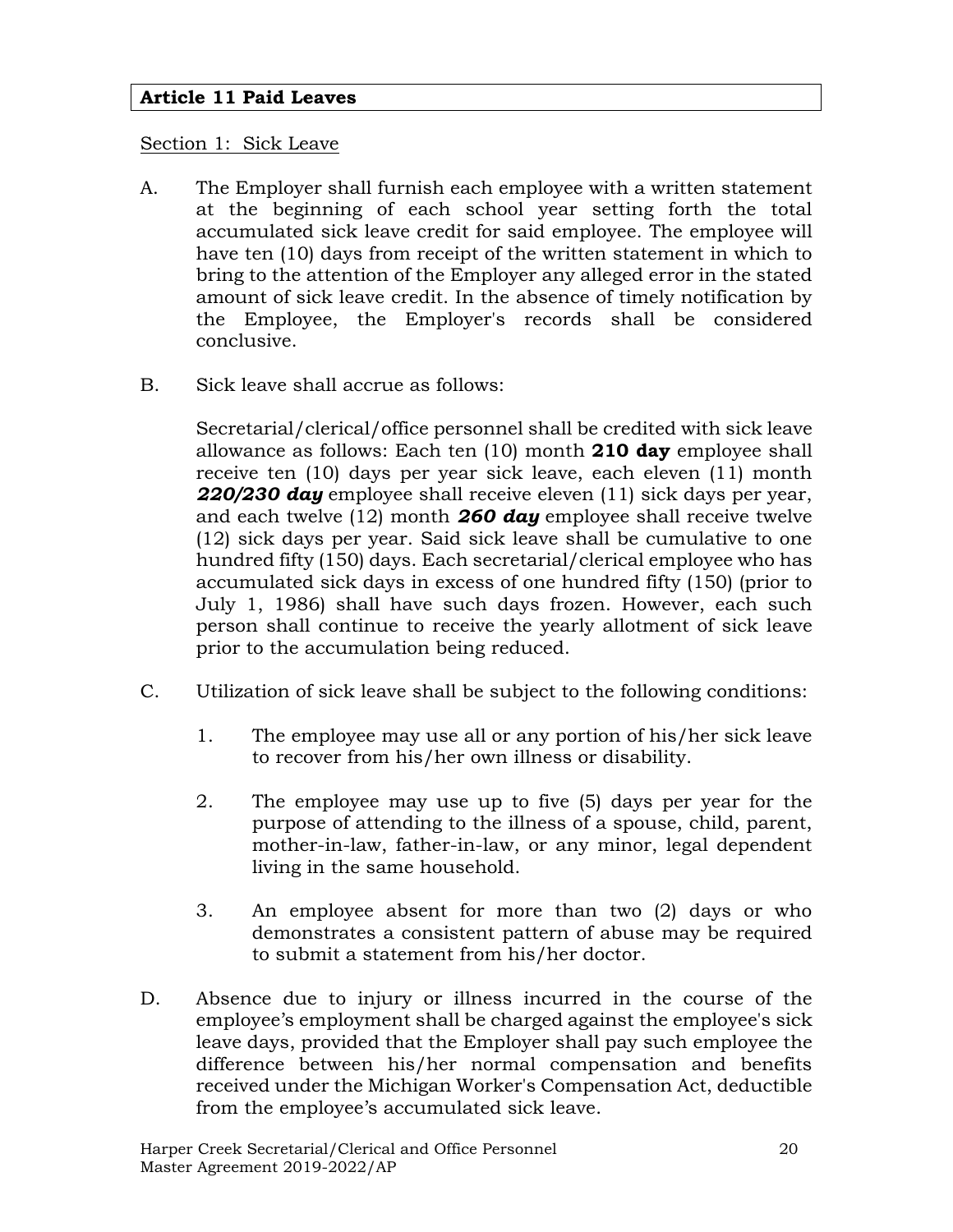- E. If the employee has initiated a claim for Worker's Compensation but the validity of the claim has not been determined or benefits have not commenced, the employee may use sick leave accumulated if the employee is medically unable to report for work. However, if and when Worker's Compensation benefits are received, the employee shall reimburse the school district for any sick leave payments received during the benefit period. Said reimbursement shall be made immediately upon receipt of any Worker's Compensation benefits by the employee. Upon such payment to the District, sick leave so utilized shall be reinstated to the employee's personal sick leave accumulation.
- F. Each employee in the secretarial/clerical/office personnel classification who works six (6) or more hours per day will have one (1) hour per month which may be used for doctor or dental appointments which cannot otherwise be scheduled. This time is to be utilized for doctor and dental appointments concerning the employee only and will not be charged to sick leave or personal leave.

#### Section 2: Funeral/Bereavement Leave

A. The employee shall be granted a maximum of five (5) paid leave days per death in the immediate family. "Immediate Family" shall be defined for purposes of this Section as spouse, child, parent, grandparent, grandchild, mother-in-law, father-in-law, daughter-inlaw, son-in-law, brother, sister, and any legal dependents.

Employees using more than three (3) working days of bereavement leave for a death in the immediate family shall, in advance of utilizing such additional days, notify the Employer of the circumstances necessitating the utilization of the maximum five (5) days leave limit for this purpose.

B. The employee shall be granted one (1) day paid leave per death for other relatives. "Other Relatives" shall be defined for purposes of this Section as aunt, uncle, cousin, nephew, niece, brother-in-law, sister-in-law, or person to whom the employee was engaged to marry.

If the employee has no personal leave days left, he/she may use one (1) paid leave day per year for death of persons living in the same household.

C. Additional leave may be granted in special cases, such as for travel time, without pay, subject to the approval of the Administration.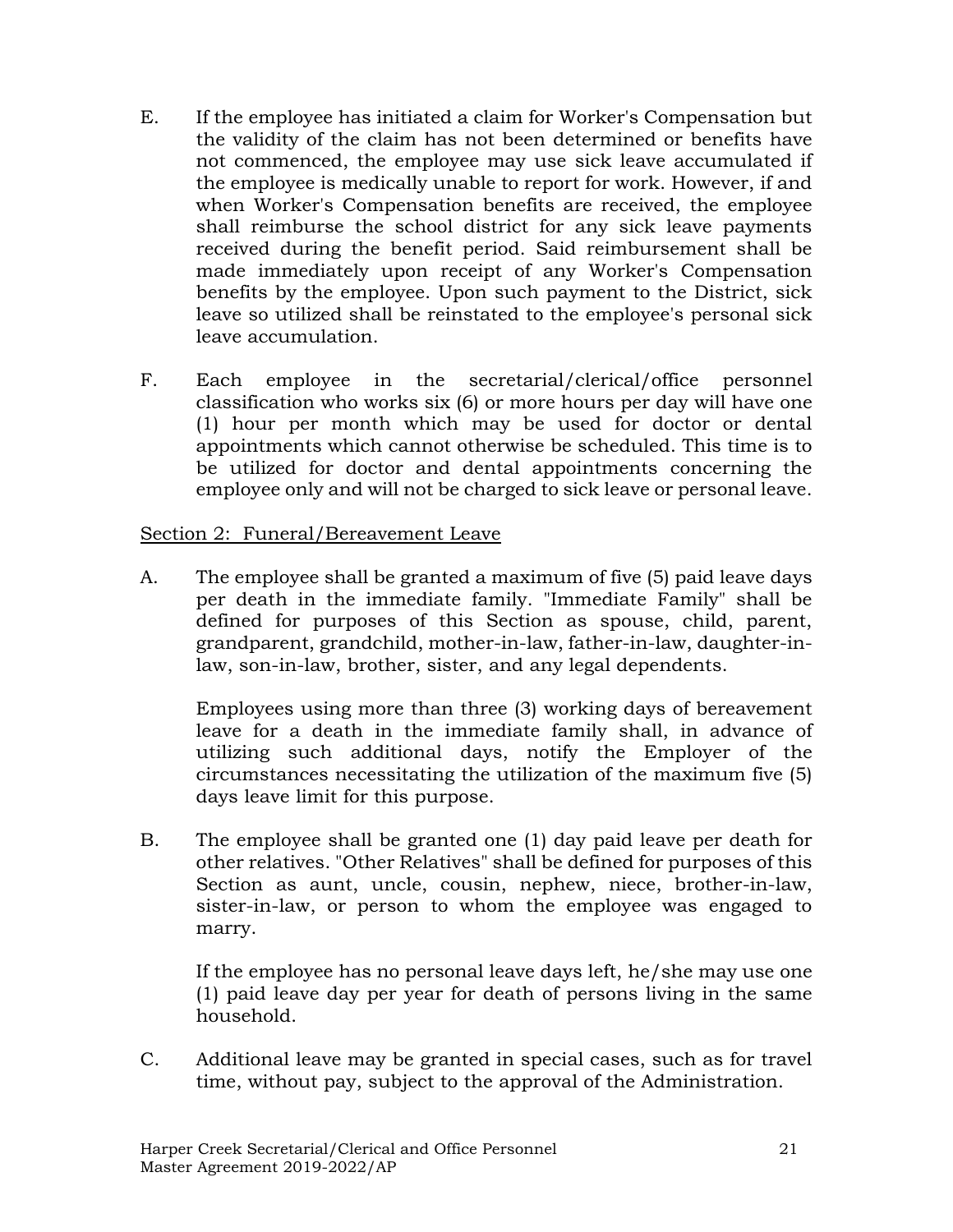- D. Unused funeral/bereavement leave shall not be cumulative.
- E. For a funeral involving a present or former employee, or where the employee serves as a pall bearer, the employee will be allowed up to four (4) hours to attend. The employee in such circumstances will make up lost time with an equal amount of compensatory time. The Employer reserves the right to limit the number of employees absent under this provision on a given day.

#### Section 3: Personal Business Leave

- A. At the beginning of every school year, each employee shall be credited with two (2) personal business leave days.
- B. Personal business leave shall be utilized in accordance with the following conditions:
	- 1. Such days are to be used for conducting business that the employee cannot arrange to conduct other than during work hours.
	- 2. An employee planning to utilize a personal business day or days shall notify his/her supervisor at least two (2) days in advance, except in cases of emergency.
	- 3. Personal business leave shall not be granted on the opening or closing days of school nor on the day prior to or following a holiday or vacation unless an emergency exists and utilization is approved by the employee's immediate supervisor.
	- 4. Personal business leave shall be available for the practice of individual religious preferences.
	- 5. It is recommended that no more than one (1) personal business leave day be used during each six (6) month period, except in cases of emergency.
	- 6. At the end of each contract year all unused personal business leave days shall be credited to the employee's accumulated sick leave.
	- 7. The Employer reserves the right to limit the number of employees absent under this provision on a given day to no more than twenty percent (20%) in a category provided that the category has five (5) or more members.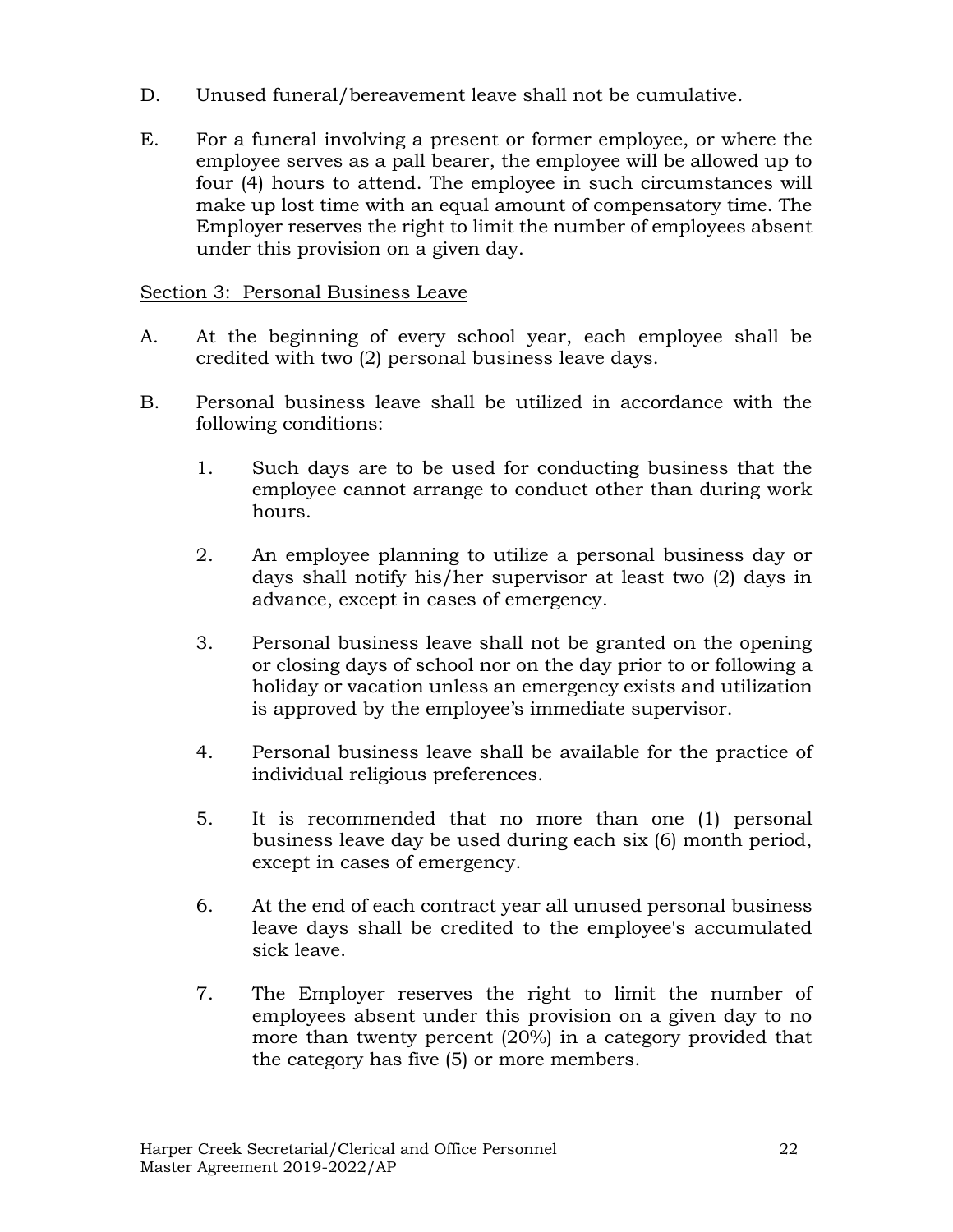#### Section 4: Jury Duty and Subpoenas

Any employee called for jury duty or subpoenaed to testify during work hours in any judicial or administrative matter shall be paid his/her full compensation for such time provided the employee shall remit all witness and juror fees (excluding expenses) to the Employer upon return to work. Subpoenas issued in conjunction with litigation between the Association and the Employer will be exempted from this Section.

#### Section 5: Vacations

A. Each *260 day* employee shall earn annual vacation time, with pay, according to the following schedule after probation is completed:

| 0-4 years of service  | 10 days |
|-----------------------|---------|
| 5-15 years of service | 15 days |
| 16 years of service   | 20 days |

An employee who has attained twenty (20) years of service as of January 1, 1999 shall be entitled to accumulate one (1) additional vacation day per year of service, to a maximum of twenty-five (25) days.

Each employee shall be credited with the above mentioned vacation on his/her employment anniversary date each year.

- B. If an employee resigns and gives two (2) weeks written notice, the employee shall be given his/her unused vacation credit, not to exceed one (1) year's allowance.
- C. Employees shall be paid their current salary while on vacation and will receive credit for any benefits provided during such time.
- D. All vacations shall be subject to scheduling by the Employer consistent first with the operations of the school district and next with consideration for the seniority and desires of the employee(s) concerned.

Requests from employees shall be granted on a first-come firstserved basis. In cases where requests are submitted on the same day, seniority shall be used as the deciding factor.

E. 260 day employees who have not obtained years of service status to earn 20 days of vacation may request unpaid time off during the summer according to the schedule below. This time must be preapproved and taken at a time so as not to disrupt business operations.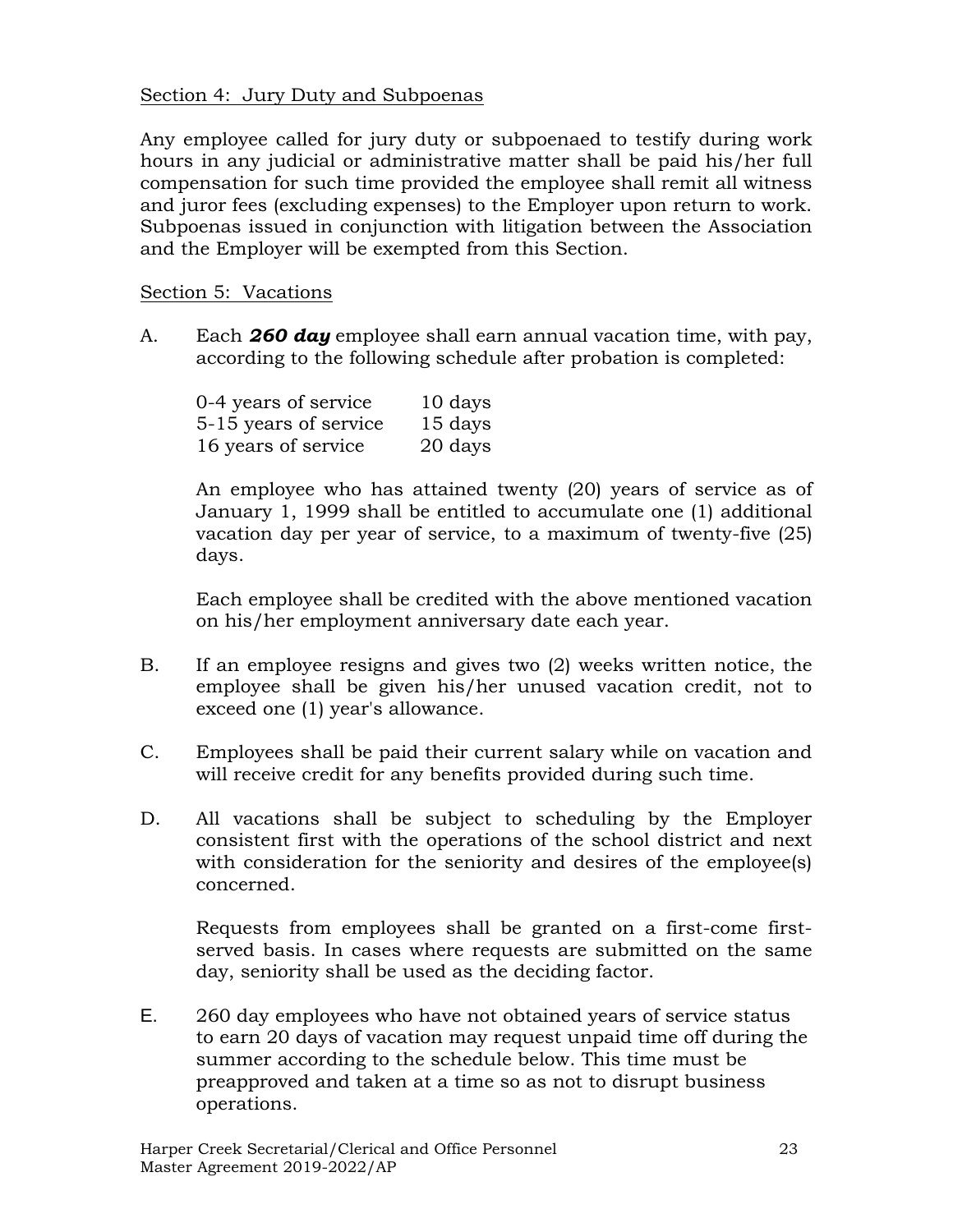0-4 years of service – up to 10 days of unpaid time in the summer

5-15 years of service - up to 5 days of unpaid time in the summer

#### Section 6: Holidays

- A. Employees will receive their regular daily pay, exclusive of any overtime, additional time, sub pay or other income generated from special circumstances, for days indicated as "paid holidays" in B. and C. below.
- B. The following holidays shall be considered as "Paid Holidays" for employees working **260 days**:

| Fourth of July | 1 day               |
|----------------|---------------------|
| Labor Day      | 1 day               |
| Thanksgiving   | 2 days (day after)  |
| Christmas      | 4 days              |
| New Years      | 2 days (day before) |
| Memorial Day   | 1 day               |

C. The following holidays shall be considered as "Paid Holidays" for employees working less than 260 days:

| Labor Day    | 1 day               |
|--------------|---------------------|
| Thanksgiving | 2 days (day after)  |
| Christmas    | 4 days              |
| New Years    | 2 days (day before) |
| Memorial Day | 1 day               |

- D. When a holiday is observed by the Employer during an employee's scheduled vacation, the holiday will not be considered as a vacation day.
- E. If a holiday falls on a Saturday or a Sunday, the Friday before or the Monday after shall be observed as the holiday, as determined by the Employer, unless otherwise required by law.
- F. In order to receive holiday pay, an employee must work his/her entire shift on both the last regularly scheduled work day before the holiday and the first regularly scheduled work day after the holiday. The only exception will be illness verified by a doctor's statement.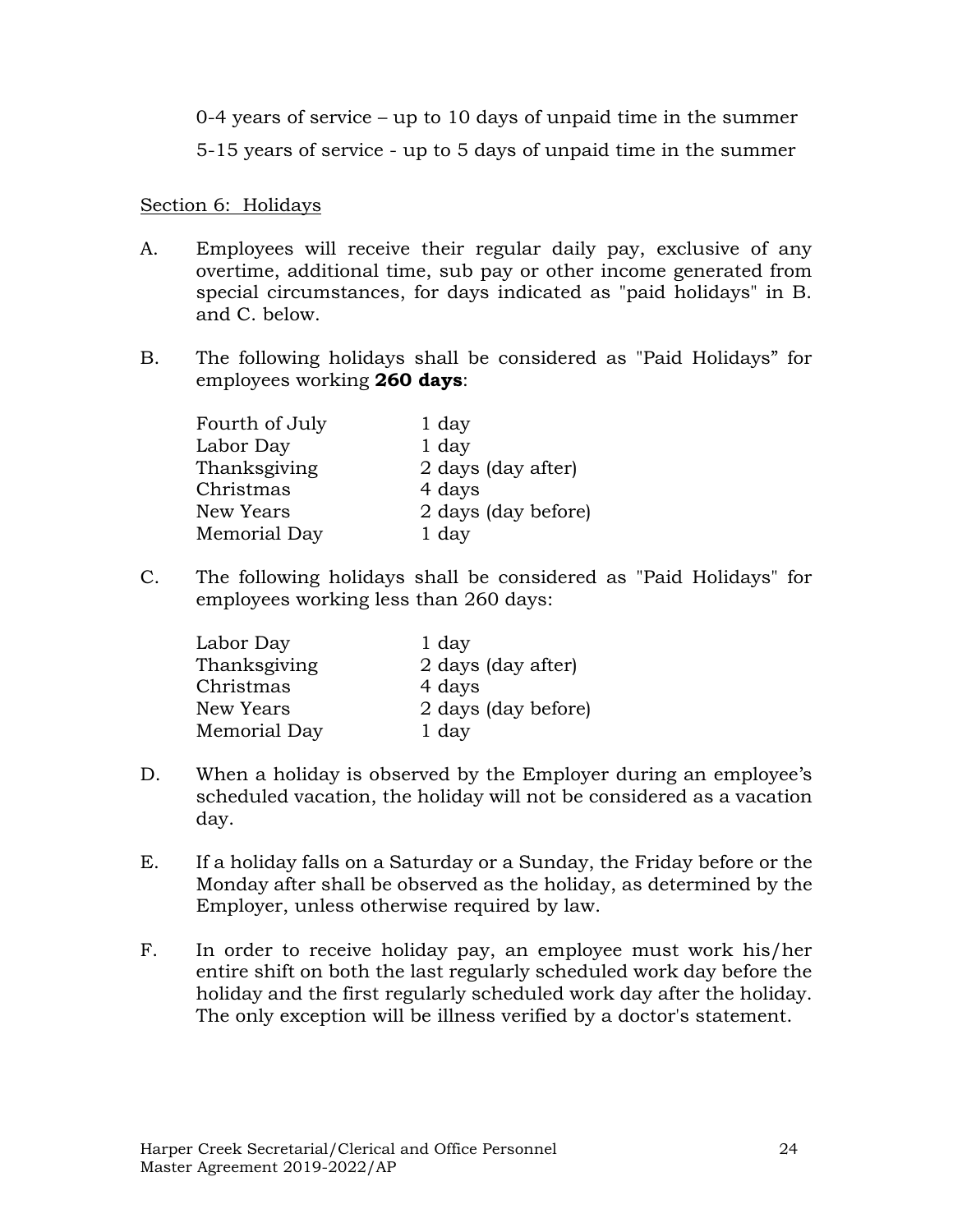#### Section 7: Retirement

Any employee who retires and has served in the Harper Creek Community Schools for not less than twenty (20) years shall be eligible for payment of one-half  $\frac{1}{2}$  of his/her then current daily rate of pay for each day of accrued, but unused, sick leave to a maximum of one hundred (100) days.

## **Article 12 Unpaid Leaves**

#### Section 1: General Conditions

- A. A leave of absence without pay or benefits up to one (1) year in duration may be granted upon written request from an employee. An employee may apply for a one (1) year extension of this leave. During said leave, seniority shall continue to accumulate but salary schedule experience credit shall remain frozen.
- B. The employee shall notify the Superintendent in writing of his/her desire to take leave under this Article. The letter requesting leave shall include the proposed commencement date of the leave and the date of return. Except in the case of an emergency, the employee shall give such notice at least thirty (30) days prior to the date on which the leave is to begin.
- C. Upon expiration of a leave of absence, an employee shall be reinstated to the position from which the leave was taken if it is in existence; or, if not, to a position within his/her classification for which he/she possesses sufficient seniority. Return to an assignment shall be subject to the operation of the reduction in personnel procedures specified in this Agreement.
- D. At least fifteen (15) working days prior to the date a leave is scheduled to expire, the employee shall notify the Employer, in writing, of his/her intent to return to work.

#### Section 2: Family Medical Leave

A. Employees eligible for FMLA must have been employed for at least twelve (12) months and have worked at least 1,250 hours of service during the previous 12-month period. FMLA unpaid leave is to be taken concurrently with paid leaves for serious health conditions, birth of a new born child, or care of a new child, as defined by the FMLA. The employee is entitled to all rights conferred under the Act. Eligible employees are entitled to twelve (12) weeks of unpaid FMLA leave during any 12-month period or twenty-six (26) weeks under the Inured Service Member provision.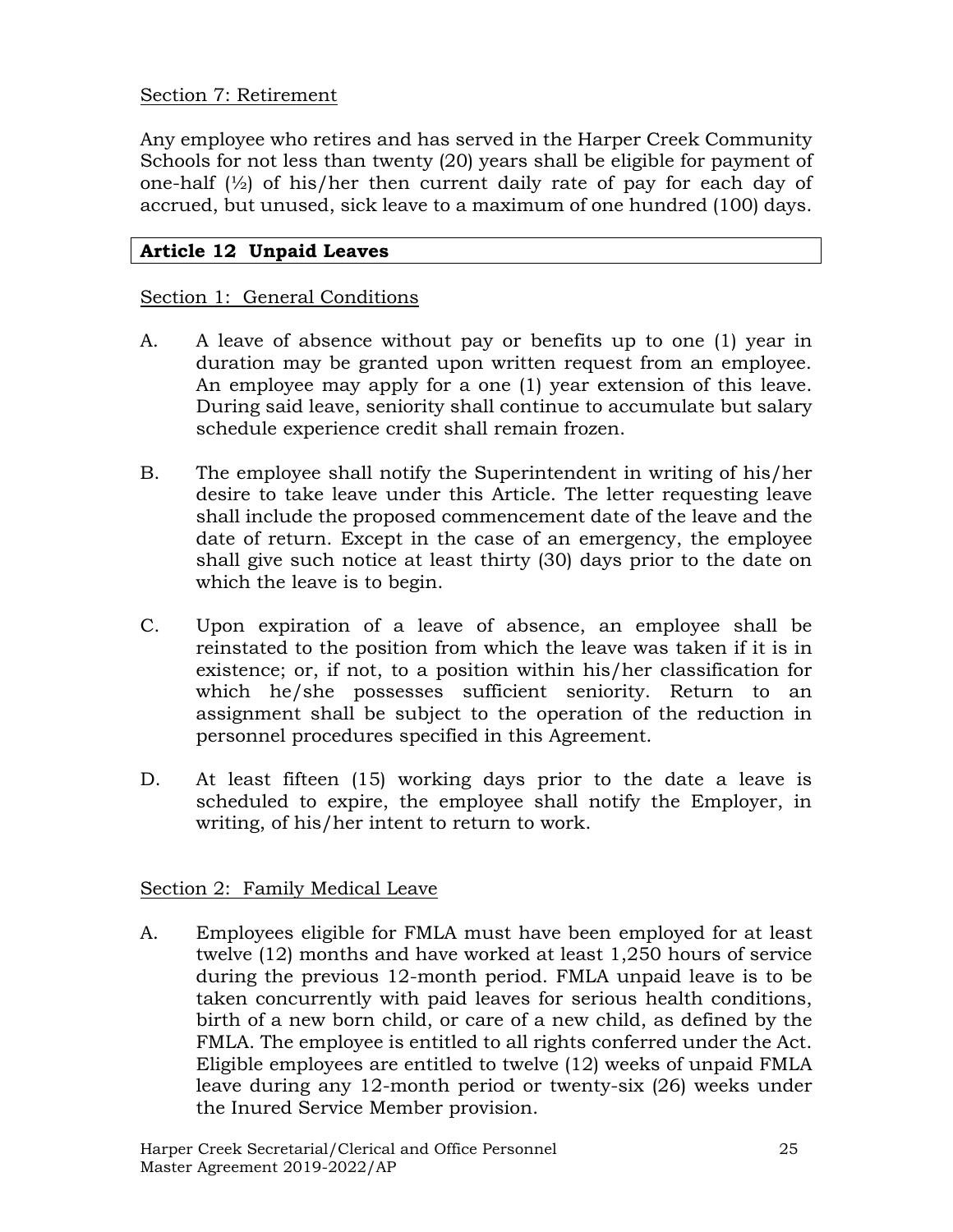- B. Where an employee's spouse, child or parent has a serious health condition, an unpaid leave of absence shall be granted for a period of up to twelve (12) weeks. An employee who is unable to work because of personal illness or disability and who has exhausted all sick leave available shall, upon application, be granted a leave of absence of up to six (6) months without pay. An employee who is still unable to work may be granted an extension of up to one (1) year by the Board of Education.
- C. An unpaid leave of absence shall be granted to an employee for the purpose of child care, as defined within the Act. Such leave shall be taken within the twelve (12) month period immediately following the birth of adoption of the employee's child. The length of leave under this paragraph shall not exceed twelve (12) weeks, renewable at the discretion of the Board for up to an additional one (1) year period.
- D. An employee adopting a child (children) or having a child (children) placed with him/her for foster care purposes shall begin his/her leave at any time between entry of a court order awarding custody and twelve (12) weeks after the child arrives in the home. In the case of an adoption or foster care placement, a copy of the order awarding custody to the employee shall be provided to the Administration, if requested, in connection with the employee's application for those purposes.
- E. When leave is taken under this Article to care for an employee's seriously ill spouse, child, or parent, or due to the employee's own serious health condition, the employee will, upon administrative request, provide medical certification from a health care provider supporting the necessity for the leave. An employee taking leave under this Article for medical and/or psychological reasons shall provide, at the Board's request, appropriate verification of the necessity for leave and the employee's fitness to return to duty at the conclusion of the leave. The Board has the right to require that a second opinion (at the Board's expense) be obtained. If that opinion differs from that of the employee's health care provider, the health care provider, the employee, and Administration (in consultation with the Association, if requested by the employee) shall mutually designate a third health care provider whose opinion relative to leave eligibility or initial fitness to return to work shall be considered final and binding on the Board, employee, and Association. The cost of this examination shall be paid by the Board.
- F. An employee who is disabled may continue in active employment provided he/she continues to perform his/her regular duties satisfactorily.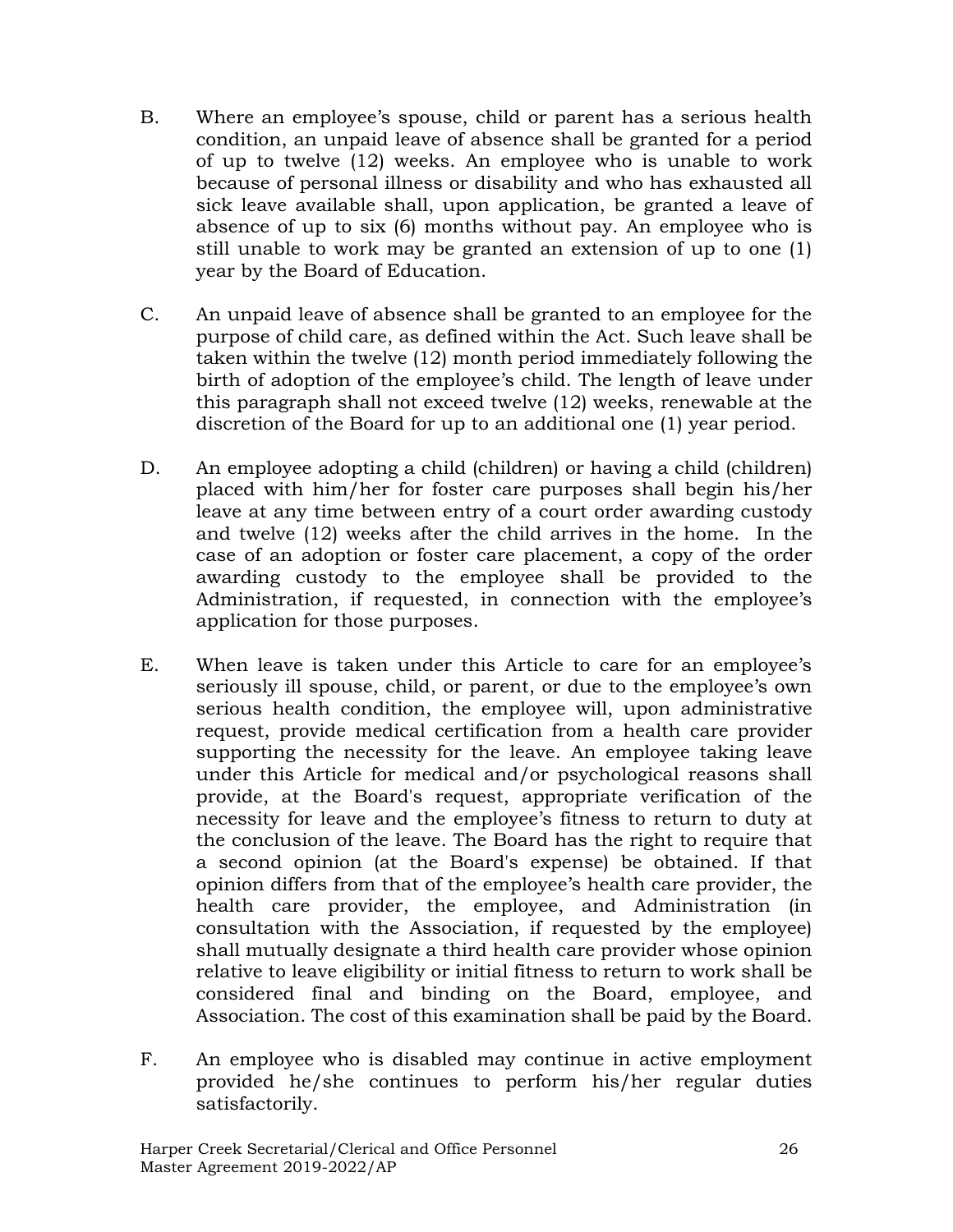- G. Upon expiration of a leave of absence under this Section, an employee shall be reinstated to the position from which the leave was taken if it is in existence; or, if not, to a position within his/her classification for which he/she possesses sufficient seniority. Return to an assignment shall be subject to the operation of the reduction in personnel procedures specified in this Agreement.
- H. The Board and the employee agree to cooperate in scheduling commencement and return from leave at a time which minimizes disruption to the continuity of the operations of the District. When leave is foreseeable, the following guidelines shall be required:
	- 1. Requirement Of Notice In any case in which the necessity for leave is foreseeable based on an expected birth or placement, the employee shall provide the employer with not less than thirty (30) days' notice, before the date the leave is to begin, of the employee's intention to take leave under such subparagraph, except that if the date of the birth or placement requires leave to begin in less than thirty (30) days, the employee shall provide such notice as is practicable.
	- 2. Duties of Employee In any case in which the necessity for leave is foreseeable based on planned medical treatment, the employee:
		- a. shall make a reasonable effort to schedule the treatment so as not to disrupt unduly the operations of the employer, subject to the approval of the health care provider of the employee or the health care provider of the son, daughter, spouse, or parent of the employee, as appropriate; and
		- b. shall provide the employer with not less than thirty (30) days' notice before the date the leave is to begin, of the employee's intention to take leave under such subparagraph, except that if the date of the treatment requires leave to begin in less than thirty (30) days, the employee shall provide such notice as is practicable.
	- 3. Notice For Leave Due To Active Duty Of Family Member In any case in which the necessity for leave under subsection is foreseeable, whether because the spouse, or a son, daughter, or parent, of the employee is on active duty, or because of notification of an impending call or order to active duty in support of a contingency operation, the employee shall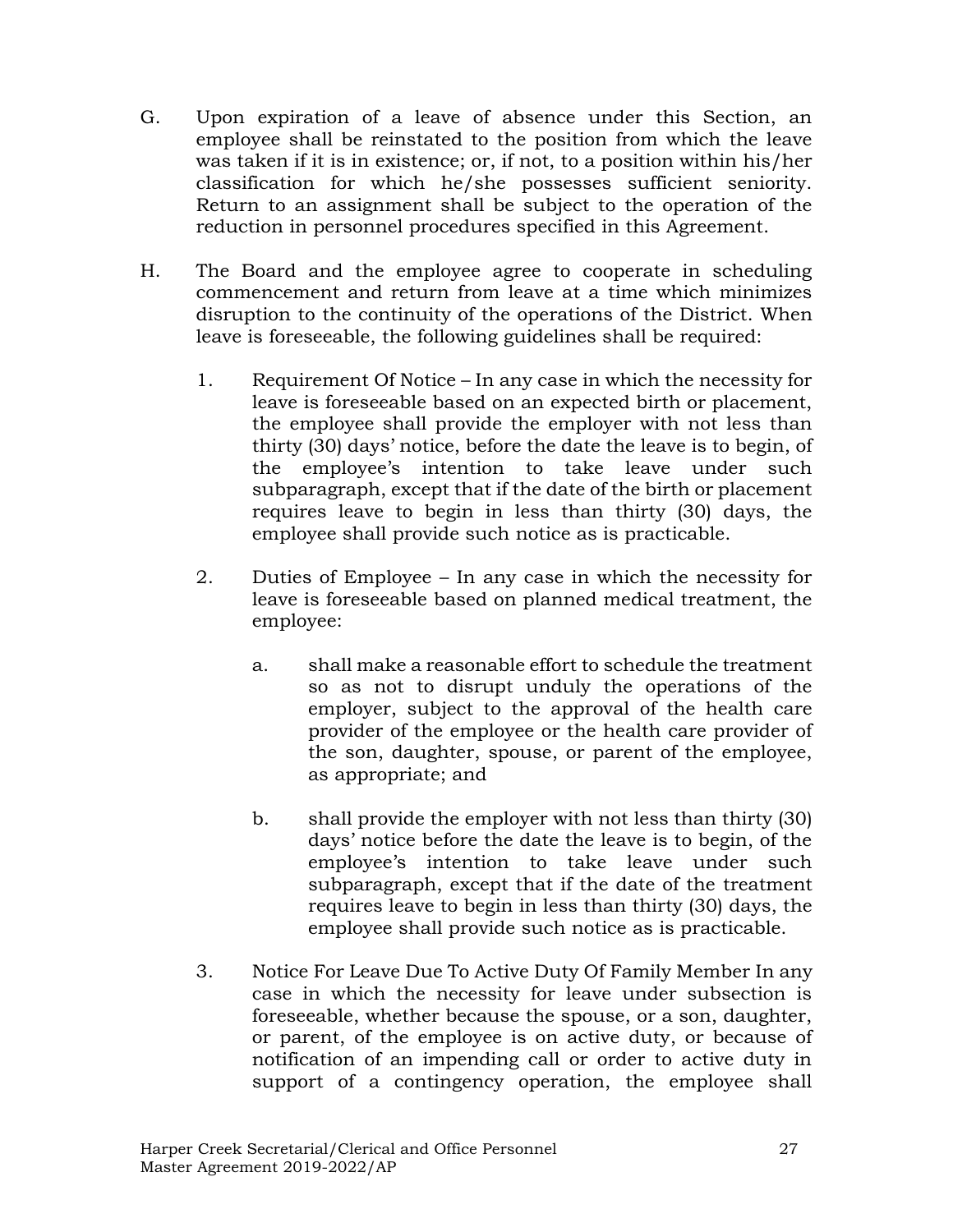provide such notice to the employer as is reasonable and practicable.

I. The Board of Education will continue premium payments for health care benefits for an employee who has been granted an unpaid FMLA leave under this Section. If the employee fails to return from a leave at its expiration (except in the event of the continuance, onset or recurrence of a serious health condition of the employee or other circumstances beyond the employee's control), the Board shall have the right to recover all premium payments made during the unpaid leave interval. These amounts may permissibly be deducted from any wage or other payments due the employee with any deficiency to be remitted by the employee to the Board in accordance with the applicable state law.

An employee eligible for twelve (12) weeks of leave under the Family Medical Leave Act may choose to use or be required, by the District, to use accrued paid time, such as sick leave, vacation days or personal days, for all or part of the twelve (12) week leave.

- J. Injured Service Member Leave. FMLA eligible employees may take leave up to twenty-six (26) weeks of FMLA leave to care for a parent, child, spouse, or next of kin, the employee must be the nearest blood relative of the injured service member. This leave is only available in a single twelve (12) month period.
- K. Qualifying Exigency Leave. FMLA eligible employees may take leave of up to twelve (12) weeks for qualifying exigencies arising out of the employee's parent, child, or spouse being on active duty of being called to active duty. This type of leave is included as part of the twelve (12) weeks of FMLA leave available to eligible employees.

## **Article 13 Continuing Education**

#### Section 1:

An employee who is required to take specific high school or post-secondary courses by the Administration shall be fully reimbursed for cost of tuition, books and mileage costs incurred.

#### Section 2:

An employee participating in an Adult Education Program or earning high school level or college level credits shall be eligible to receive reimbursement from the Employer for full tuition, cost of books and other required materials if given prior approval by the Central Administration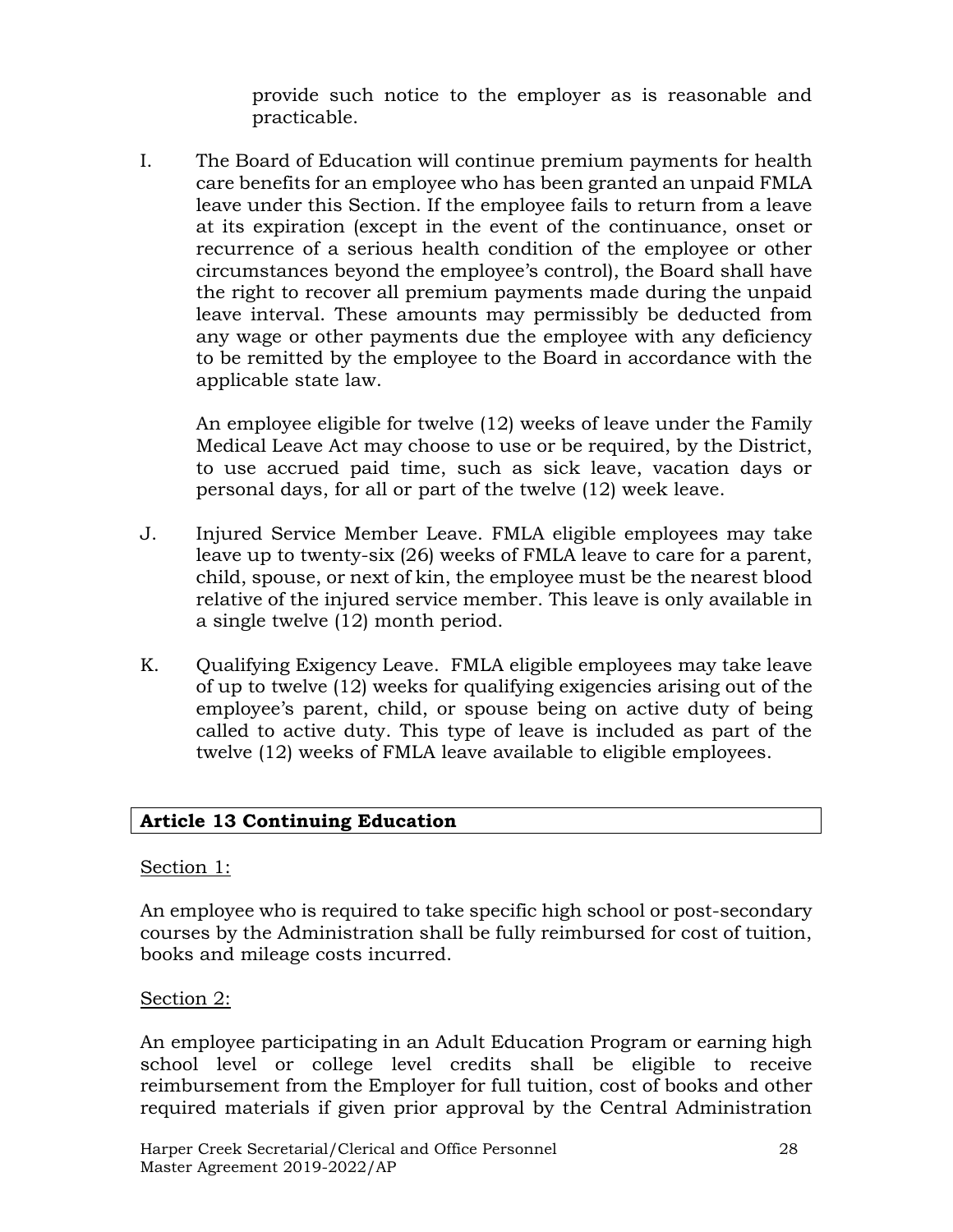Office and upon submission of written notice of course completion with a passing grade of "C" or above. It is understood that reimbursement will only be made for courses which:

- 1. Maintain or improve skills required in the employee's current employment, or
- 2. Meet the requirements imposed by statute, administrative regulation and/or this Agreement for the employee's retention of a position in his/her seniority classification.

#### Section 3:

An employee shall be eligible for registration costs, travel expenses and full pay to attend seminars which are related to employment within the School District, if given prior approval by the Central Administration Office. An employee shall be eligible for mileage reimbursement when travel is requested by the Administration.

#### **Article 14 School Closing**

#### Section 1:

When the Employer determines to close school(s), reasonable effort shall be made to make such public announcements prior to 6:30 a.m.

#### Section 2:

A. When students are sent home early because of inclement weather or other emergency, the secretarial/clerical/office personnel shall work until the busses at their level (elementary or secondary) have arrived back at the bus garage. Central office personnel will be dismissed with the elementary secretaries.

If the District must reschedule those days, the affected employees will work with no additional compensation.

- B. Only two (2) snow days will be paid without work. All other days will be paid when made up.
- C. On all days the Superintendent closes the Central Administration Office, all bargaining unit members will be excused from reporting and will receive their daily rate of pay for the day.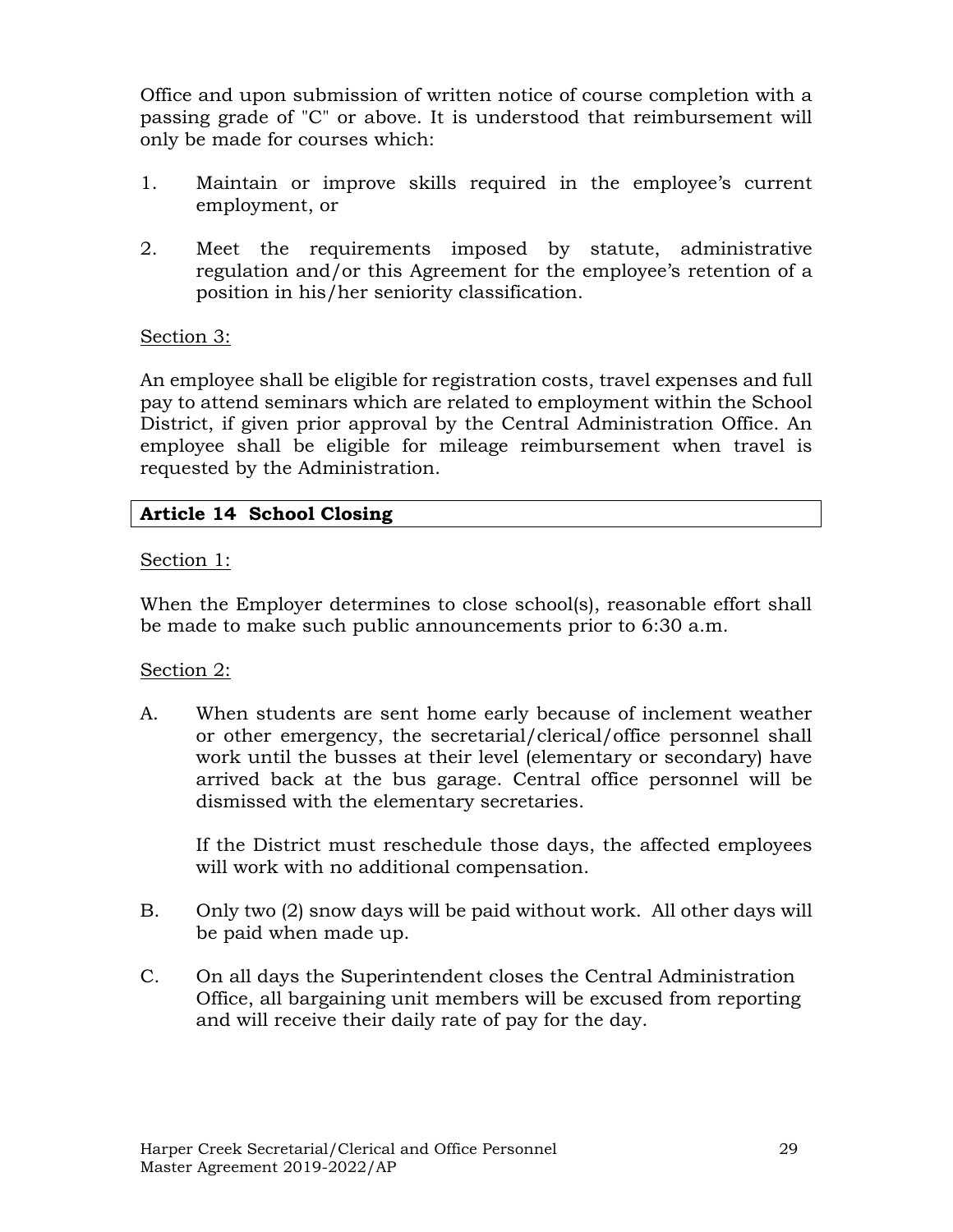- D. When there is no school due to inclement weather but Central Administration Office is open, there are three options available for all days in excess of the 2 paid contractual snow days. They are:
	- a. Report to work
	- b. Cover your absence from work with compensation time
	- c. Make-up the time absent by adding work days onto your contracted end date.

## Section 3:

- A. Scheduled days of student instruction which are not held because of conditions not within the control of school authorities, such as inclement weather, fires, epidemics, mechanical breakdowns, or health conditions (as defined by city, county, or state health authorities) will be rescheduled to ensure that there are a minimum number of days of student instruction as prescribed by Michigan law.
- B. "School year" employees who are not required to work on such days shall be excused from reporting and shall be paid at their regular daily rate of pay. However, only two (2) such days will be paid without work. All other days will be paid when they are made up.
- C. "Full year" employees are required to report to work as regularly scheduled on such days unless otherwise excused by the immediate supervisor.
- D. The parties agree that this contract provision has been negotiated to comply with the provisions of the State Aid Act and to ensure that the District will incur no loss of State Aid. Further, the parties recognize the school district's obligation to comply with any requirement set forth by the State Board of Education respecting the number of "student instruction" days, as defined by that agency. In addition to any requirement of the State Aid Act to receive full State Aid, the parties agree to reschedule lost days of student instruction (attributable to the above conditions) to ensure the minimum number of instructional days mandated by the Michigan Department of Education or otherwise by law.

## **Article 15 Resignation**

#### Section 1:

An employee desiring to resign shall submit a resignation, in writing, to the Administration Office at least fifteen (15) working days prior to the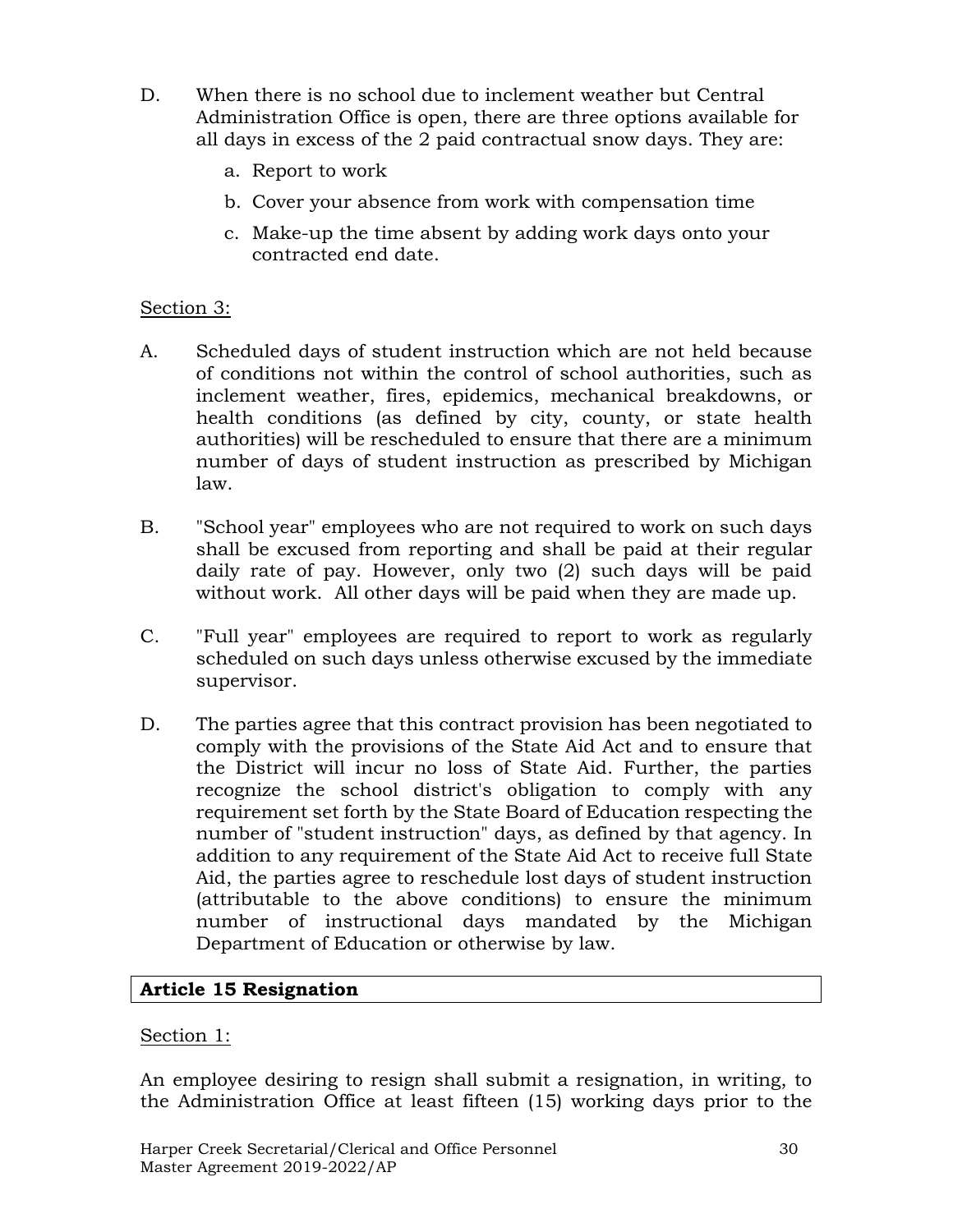effective date of the resignation unless new employment requirements prohibit. In such case, the employee shall submit the resignation at least ten (10) working days prior to the effective date of the resignation.

#### Section 2:

Any employee who discontinues his/her services, in accordance with Section 1 above, does not forfeit his/her right to all severance payments required by this Agreement.

#### **Article 16 General Provisions**

If any provision of this Agreement or any application of the Agreement shall be found contrary to law, then such provision or application shall not be deemed valid and subsisting, except to the extent permitted by law; but all other provisions or applications shall continue in full force and effect.

#### **Article 17 Communications**

#### Section 1:

Representatives of the Employer and the Association, by mutual agreement, may meet on one (1) work day each month for the purpose of reviewing the Administration of the contract and to resolve problems which may arise. These meetings are not intended to bypass the grievance procedure or to be negotiations. Each party will submit to the other, on or before the Friday prior to the meeting, an agenda covering what they wish to discuss.

#### Section 2:

There shall be two (2) signed copies of any final agreement. One (1) copy shall be retained by the Employer and one (1) by the Association.

#### **Article 18 Work Rules**

#### Section 1:

The Employer retains the right to promulgate and uniformly enforce work rules that do not conflict with the express terms of this Agreement.

#### Section 2:

New work rules shall be given to the Association's president at least thirty (30) calendar days prior to the effective date of the work rule being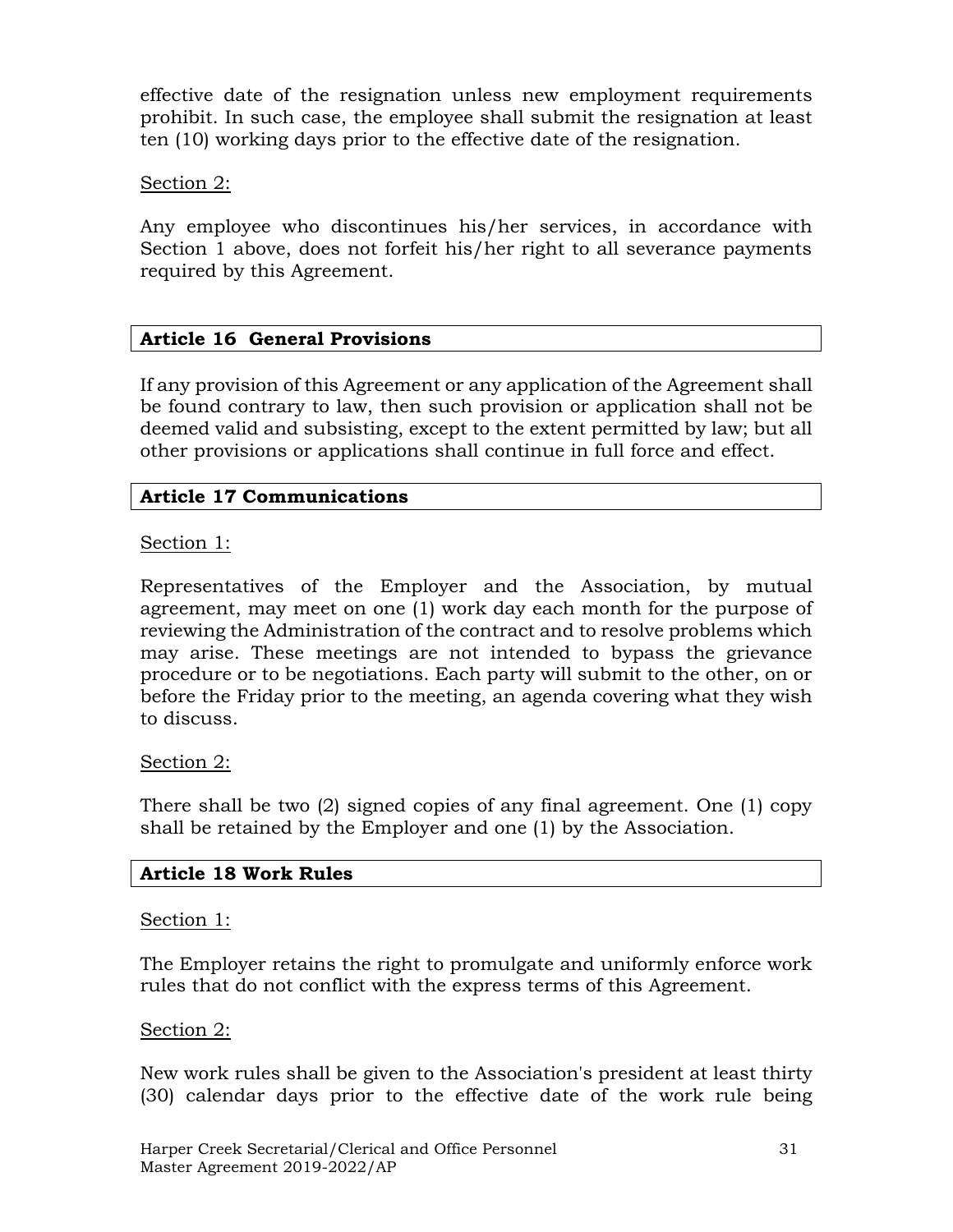established. Within said thirty (30) calendar days, the Association may request a meeting with the Employer for the purpose of discussing the work rule(s). Copies of work rules in effect shall be given to all new employees upon employment.

#### Section 3:

All work rules shall be posted. Upon the execution of this Agreement, all employees shall be given a copy of existing work rules.

## **Article 19 Bargaining Unit Work**

#### Section 1: Student Part-Time Work

The Employer shall have the right to use students for performance of minor tasks and for assisting employees when special needs arise, such as student disciplinary action. The Association will be notified of such student work, and the work shall not deprive employees of extra work. Nothing in this provision shall limit the Employer's ability to continue the use of students or other school-age persons in connection with summer programs (e.g. STPA/Youth Corps) consistent with the past utilization of such individuals.

#### Section 2:

Supervisory employees shall not be permitted to perform work within the bargaining unit except in case of an emergency arising out of an unforeseen circumstance which calls for immediate attention, or for instruction or training of employees, including demonstrating the proper method of accomplishing the task assigned.

#### Section 3:

The Employer shall be allowed to secure the services, as needed, of a temporary employee for the purpose of replacing an employee on sick leave, leave of absence, or vacation. A temporary employee shall be paid at a rate to be determined by the Administration, but the rate shall not exceed that of the employee being replaced. A temporary employee shall accrue no rights under this Agreement.

#### Section 4:

The Employer shall have the right to create part-time bargaining unit positions in all classifications and categories under the following conditions: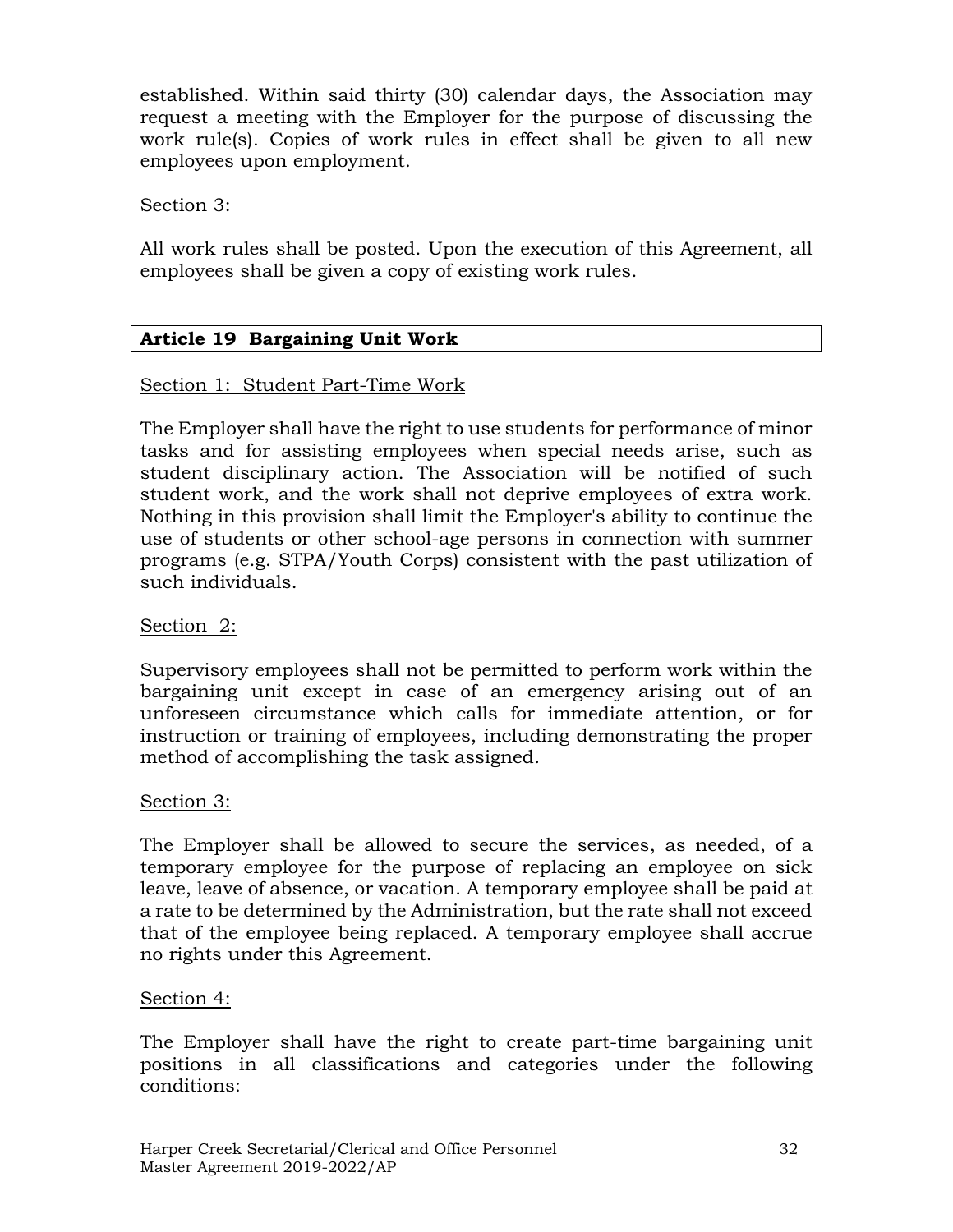- 1. A part-time employee hired after August 1, 1992, working less than twenty-five (25) hours per week and/or thirty-six (36) weeks per year shall not be entitled to any fringe benefits under Article 10 during his/her first five (5) years of employment. He/she would become eligible on the first open enrollment period after his/her fifth (5th) anniversary date.
- 2. A part-time employee is not eligible for overtime work unless it has been refused by all full-time employees in the same category.
- 3. When the District hires a part-time employee, he/she must be hired for at least eight (8) weeks during a fiscal year.
- 4. The District shall not decrease the number of current full-time employees due to hiring of part-time employees.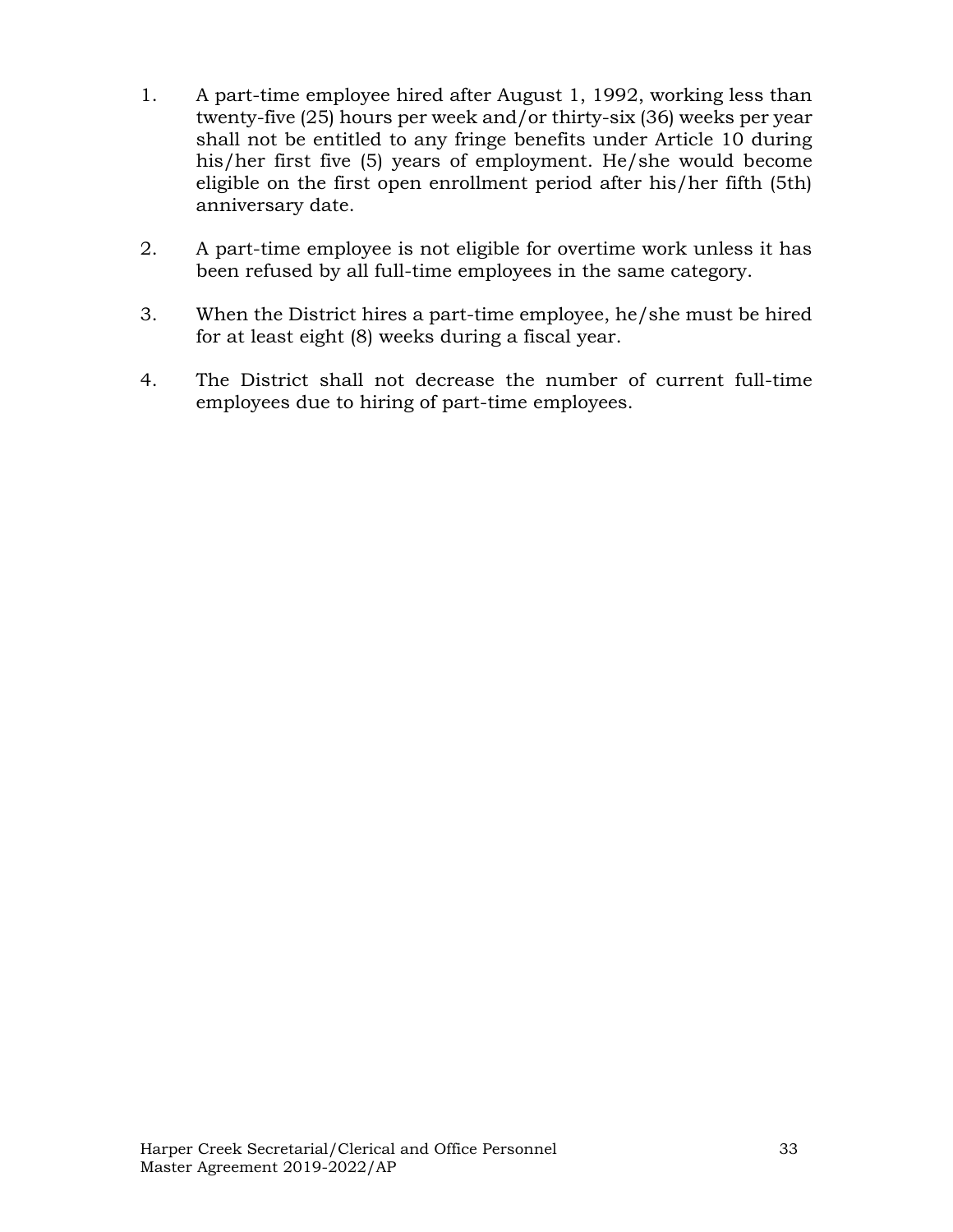## **Article 20 Duration of Agreement**

This Agreement shall be effective upon ratification and shall continue in effect, expiring at the end of the 30th day of June, 2022. It shall not be extended orally and it is expressly understood that it will expire on the date indicated.

Harper Creek Educational Support Personnel Association, MEA/NEA

Preside

Date

MEA Director

Date

Harper Creek Community Schools Board of Education

Jean-

President

وراءداره

Date

Secretary

Date Superintendent

 $2115$ 

Date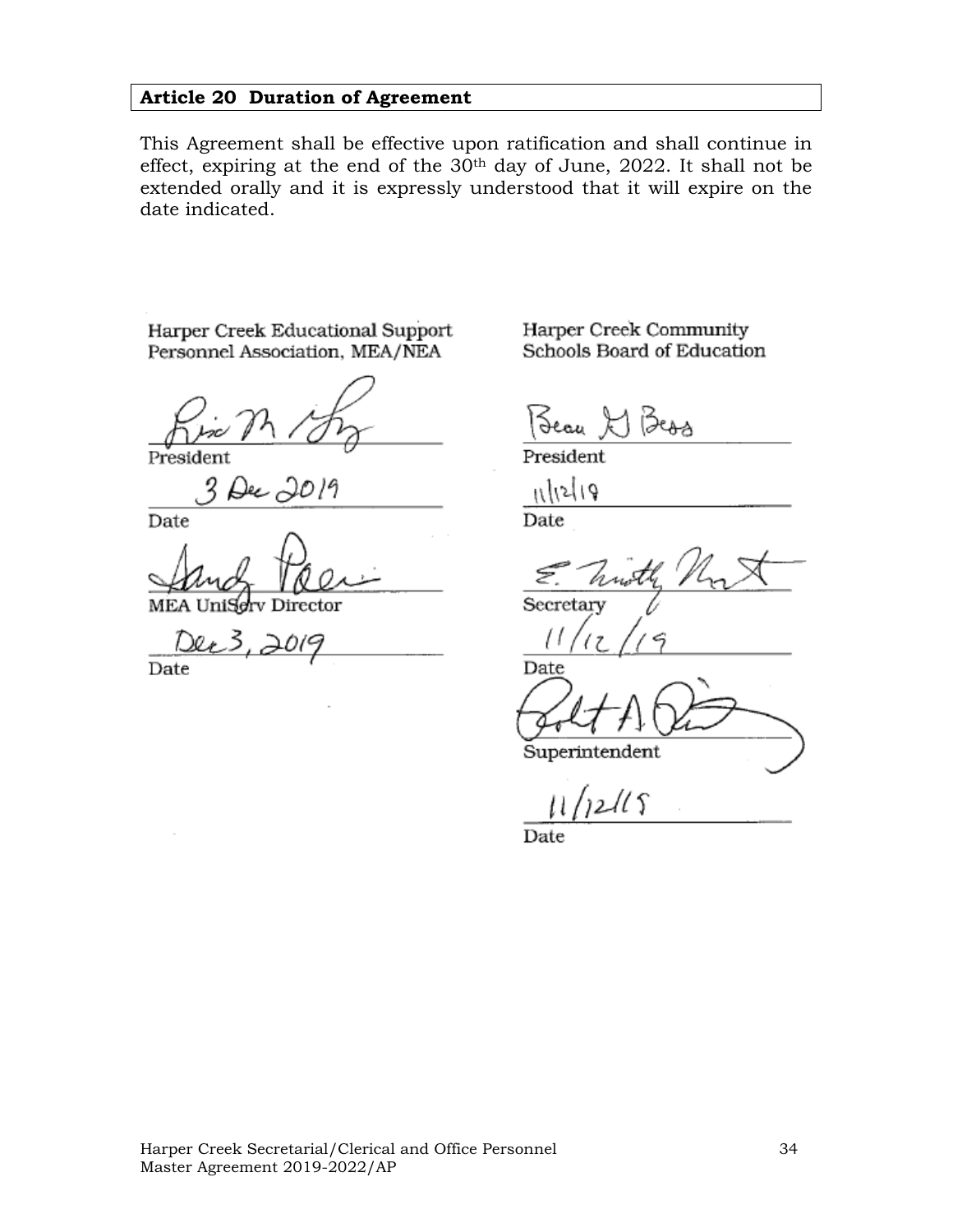#### **Schedule A Work Schedules**

#### A. Work Hours

- 1. All employees shall have their hours of work set by the Administration, after consultation with the involved employee(s).
- 2. All employees shall be entitled to a duty-free lunch period of at least one-half  $\frac{1}{2}$  hour per day, as well as a fifteen  $(15)$ minute relief time in mid-morning and mid-afternoon.
- 3. All employees shall be given written notice of date of return to work each year no later than June 1 of the prior year.

#### B. Work Schedule

| <b>Secretarial Positions</b>       | Days Worked |
|------------------------------------|-------------|
| Elementary Principal               | 220         |
| Assistant Senior High Principal/   | 210         |
| Middle School/Guidance Department  | 220         |
| Middle School Principal            | 220         |
| Middle School Assistant Principal/ | 220         |
| High School Guidance Deptartment   | 230         |
| High School Athletic Director      | 230         |
| *Executive Secretary, Elementary/  | 260         |
| Administration Office              |             |
| High School Principal              | 230         |
| High School Principal              | 210         |

# *\*This position will no longer be available once the current person leaves the position.*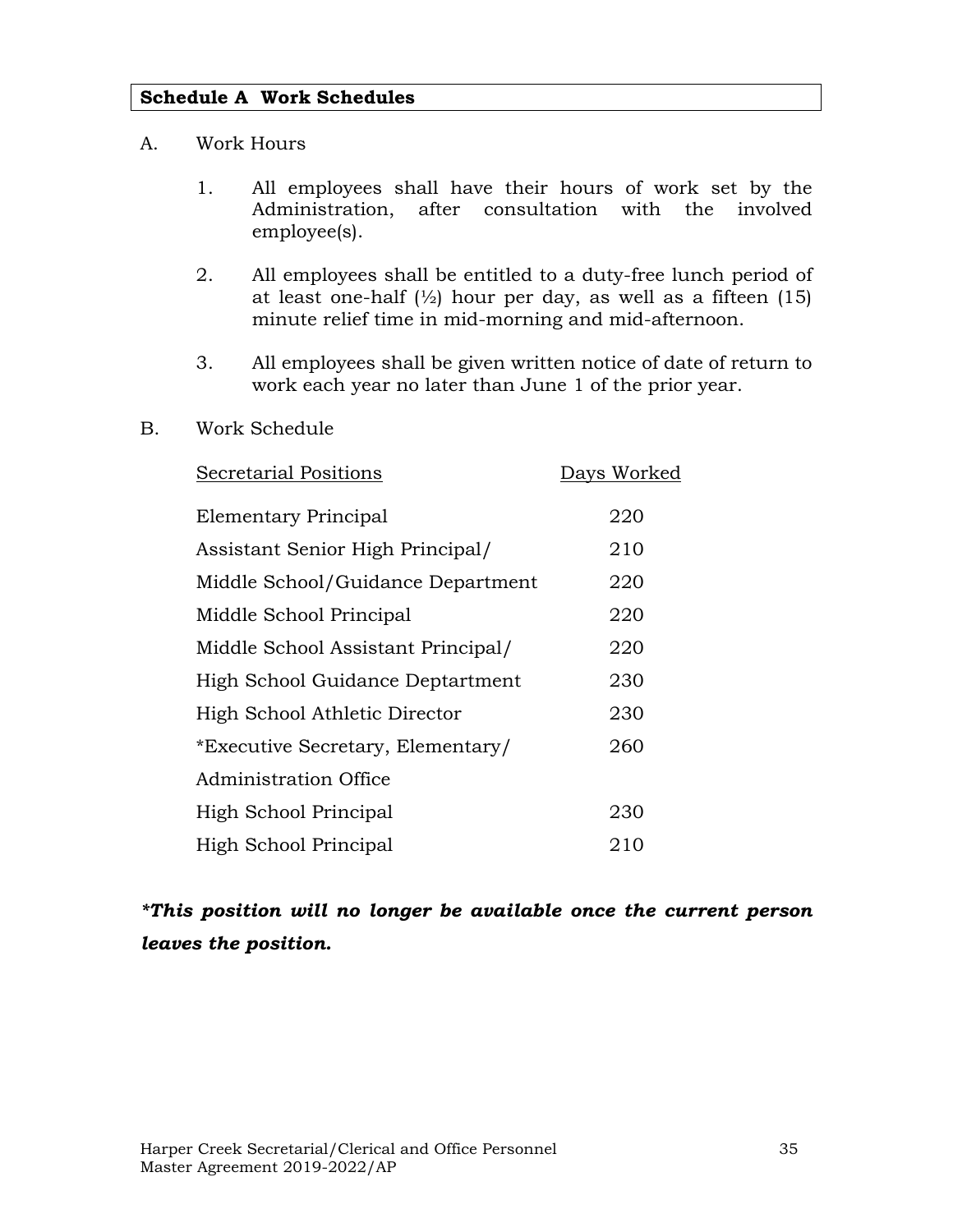## **Schedule B Compensation**

Section 1: Secretarial/Clerical/Office Personnel

| Category 0: | Executive Secretary, Administration Office (10 weeks)               |  |  |
|-------------|---------------------------------------------------------------------|--|--|
| Category 1: | Executive Secretary–Works less than twelve (12) months<br>per year. |  |  |
|             | Secretary to High School Principal                                  |  |  |
|             | Secretary to High School Vice Principal                             |  |  |
|             | Secretary to High School Guidance Department                        |  |  |
|             | Secretary to Athletic Director                                      |  |  |
|             | Secretary to Middle School Principal                                |  |  |
|             | Secretary to Middle School Vice Principal                           |  |  |
|             | Secretary to Middle School Guidance Department                      |  |  |
|             | Secretary to Elementary Principal                                   |  |  |
|             | Executive Secretary, Elementary/Administration Office               |  |  |
|             | 220 days                                                            |  |  |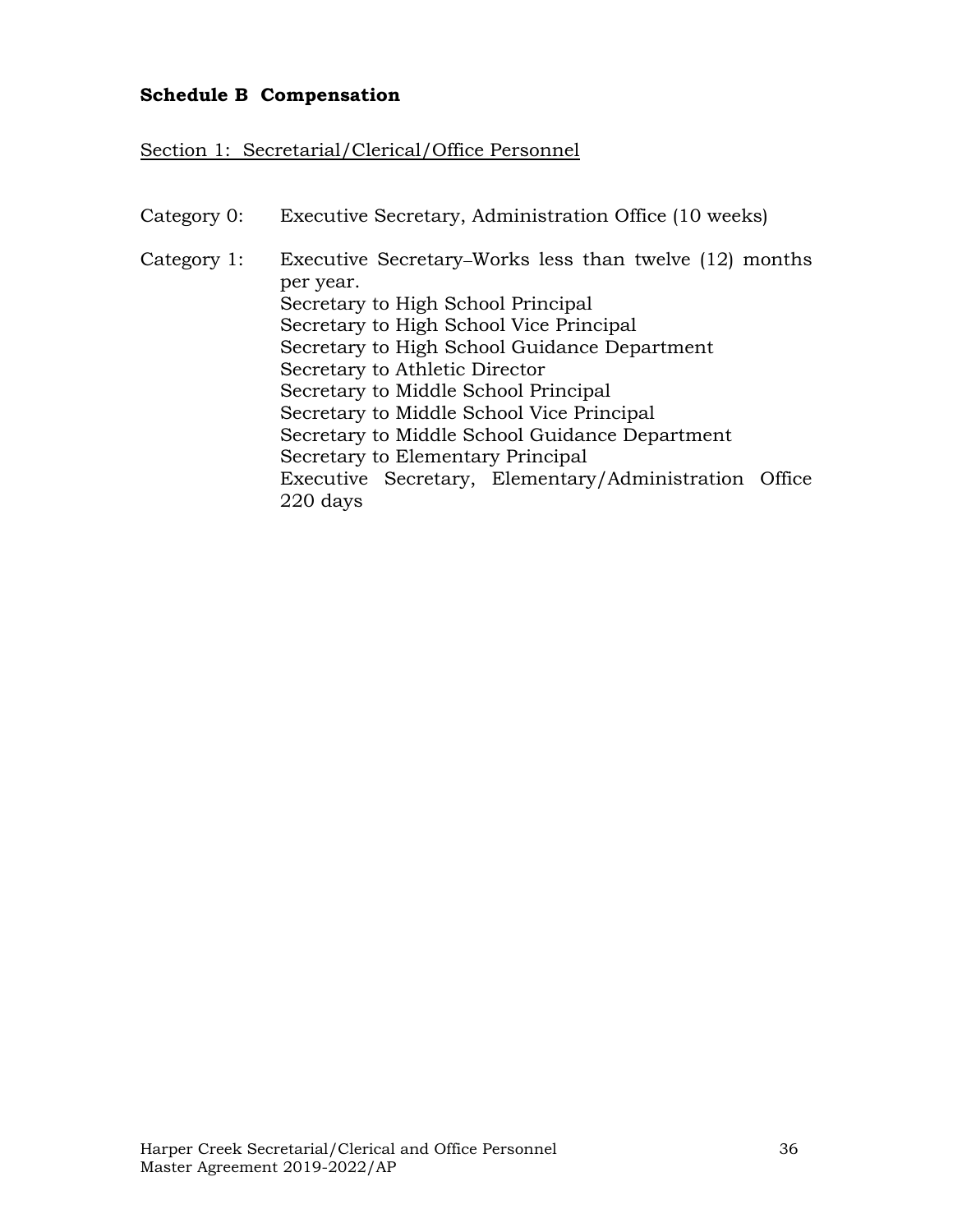#### *2019-2020 Steps and 1.5% increase*

| <b>Steps</b> | <b>Category 0</b> | <b>Category 1</b> |
|--------------|-------------------|-------------------|
|              | \$17.94           | \$16.98           |
| 2            | \$18.49           | \$17.54           |
| 3            | \$19.07           | \$18.09           |
|              | \$19.66           | \$18.62           |
| 5            | \$20.27           | \$19.14           |
| հ            | \$21.84           | \$20.66           |

#### *2020-2021 Steps and 1.5% increase*

| <b>Steps</b> | <b>Category 0</b> | <b>Category 1</b> |
|--------------|-------------------|-------------------|
|              | \$18.30           | \$17.32           |
| 2            | \$18.86           | \$17.89           |
| 3            | \$19.45           | \$18.45           |
|              | \$20.05           | \$18.99           |
| 5            | \$20.68           | \$19.52           |
|              | \$22.28           | \$21.07           |

#### *2021-2022 Steps and 1.5% increase*

| <b>Steps</b> | Category 0 | <b>Category 1</b> |
|--------------|------------|-------------------|
|              | \$18.67    | \$17.67           |
|              | \$19.24    | \$18.25           |
| 3            | \$19.84    | \$18.82           |
|              | \$20.65    | \$19.37           |
| 5            | \$21.09    | \$19.91           |
| հ            | \$22.73    | \$21.49           |

#### Section 2:

Any member of the bargaining unit who earns an associate's degree or approved certification in an area that would enhance the ability of that employee to perform their assigned duties, a premium of *fifty cents (\$.50)*  per hour would be added to their wage.

The premium will be paid only at the successful completion of an associate's degree or certification that has been previously approved by the Superintendent, or designee.